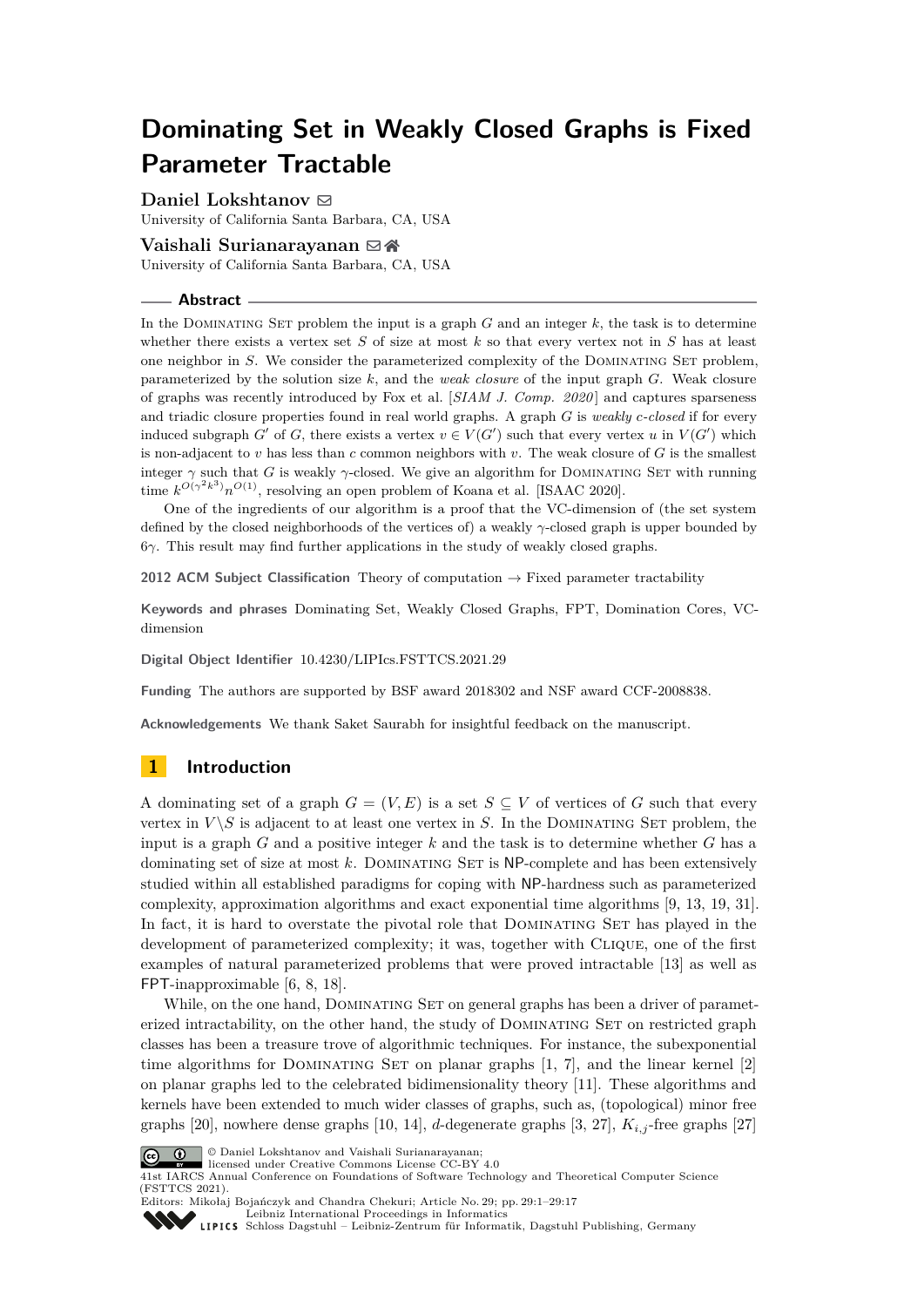### **29:2 Dominating Set in Weakly Closed Graphs**

and induced ladder-free graphs [\[17\]](#page-12-11). In this article we study the DOMINATING SET problem on *c*-closed graphs and weakly *γ*-closed graphs, which were recently introduced by Fox et al. [\[21\]](#page-13-3).

▶ **Definition 1** ([\[21\]](#page-13-3))**.** *A graph G is said to be c-closed if for every pair of non-adjacent* vertices u and v in G,  $|N_G(u) \cap N_G(v)| < c$ . A graph G is said to be weakly  $\gamma$ -closed if for *every induced subgraph G*′ *of G there exists a vertex v in G*′ *such that for every vertex u in G*<sup> $\prime$ </sup> *not adjacent to v*,  $|N_{G'}(u) \cap N_{G'}(v)| < \gamma$ . The **closure** of a graph *G* is the smallest *c such that G is c*-closed. The **weak closure** of a graph *G is the smallest*  $\gamma$  *such that G is weakly γ-closed.*

The class of *c*-closed and weakly *γ*-closed graphs contains the class of graphs of maximum degree at most *c* and graphs with degeneracy at most  $\gamma$ , respectively. Additionally they capture the triadic closure principle, namely that two people who have many common friends in a social network are likely to be friends themselves. From an application viewpoint, the weak closure is typically found to be small for large real-world social network graphs [\[21,](#page-13-3) [23\]](#page-13-4). In addition, the parameters also have the appealing feature that they are computable in polynomial time [\[21\]](#page-13-3).

Motivated by the salient features of (weakly) closed graphs, Koana et al. [\[24\]](#page-13-5) initiated a systematic study of the parameterized complexity of computational problems on *c*-closed graphs, closely followed by Husic and Roughgarden [\[22\]](#page-13-6). Koana et al. [\[24\]](#page-13-5) show that a number of problems, including Dominating Set, are FPT on closed graphs. In a follow up work Koana et al. [\[23\]](#page-13-4) show that a number of problems remain FPT even on weakly closed graphs. Very recently, the same set of authors [\[25\]](#page-13-7) provide polynomial kernels and kernel lower bounds for various problems including CONNECTED VERTEX COVER and CAPACITATED VERTEX COVER on weakly closed graphs. They also obtain polynomial kernels for DOMINATING SET on weakly closed split graphs and weakly closed bipartite graphs. However, they were not able to obtain an FPT algorithm for DOMINATING SET on weakly closed graphs, leading them to pose the existence of such an algorithm as an open problem. Specifically, Koana et al. [\[23\]](#page-13-4) asked whether the following parameterized problem is FPT or not.

| DOMINATING SET in weakly $\gamma$ -closed graph                                                          | <b>Parameter:</b> $\gamma$ , k |
|----------------------------------------------------------------------------------------------------------|--------------------------------|
| <b>Input:</b> Weakly $\gamma$ -closed graph G and a non-negative integer k.                              |                                |
| <b>Question:</b> Does there exist a set $X \subseteq V(G)$ of size at most k such that $N_G[X] = V(G)$ . |                                |

In this work, we give an algorithm with running time  $k^{O(\gamma^2 k^3)} n^{O(1)}$ , resolving the problem in the affirmative. We now state our main result.

<span id="page-1-0"></span>▶ **Theorem 2.** *There exists a deterministic algorithm that given as input a weakly γ-closed graph G* and an integer *k* determines in time  $k^{O(\gamma^2 k^3)} n^{O(1)}$  whether *G* has a dominating set *of size at most k and outputs one if it exists.*

**Methods.** Our algorithm is based on domination cores, first defined by Dawar and Kreutzer [\[10\]](#page-12-8) and then later employed in multiple settings [\[14,](#page-12-9) [15,](#page-12-12) [17\]](#page-12-11). A *k-domination core* of a graph is a set *X* of vertices of the graph such that every set of size at most *k* that dominates *X* dominates the whole graph. Observe that the set of all vertices of a graph is a domination core. It is well known (for example see [\[10\]](#page-12-8) Lemma 4*.*1) that if one can efficiently compute a domination core whose size is upper bounded by a function of *k*, then we can obtain an FPT algorithm for DOMINATING SET. Thus our main technical contribution is an algorithm that given a graph produces a *k*-domination core of the graph of size  $k^{O(\gamma k^2)}$ .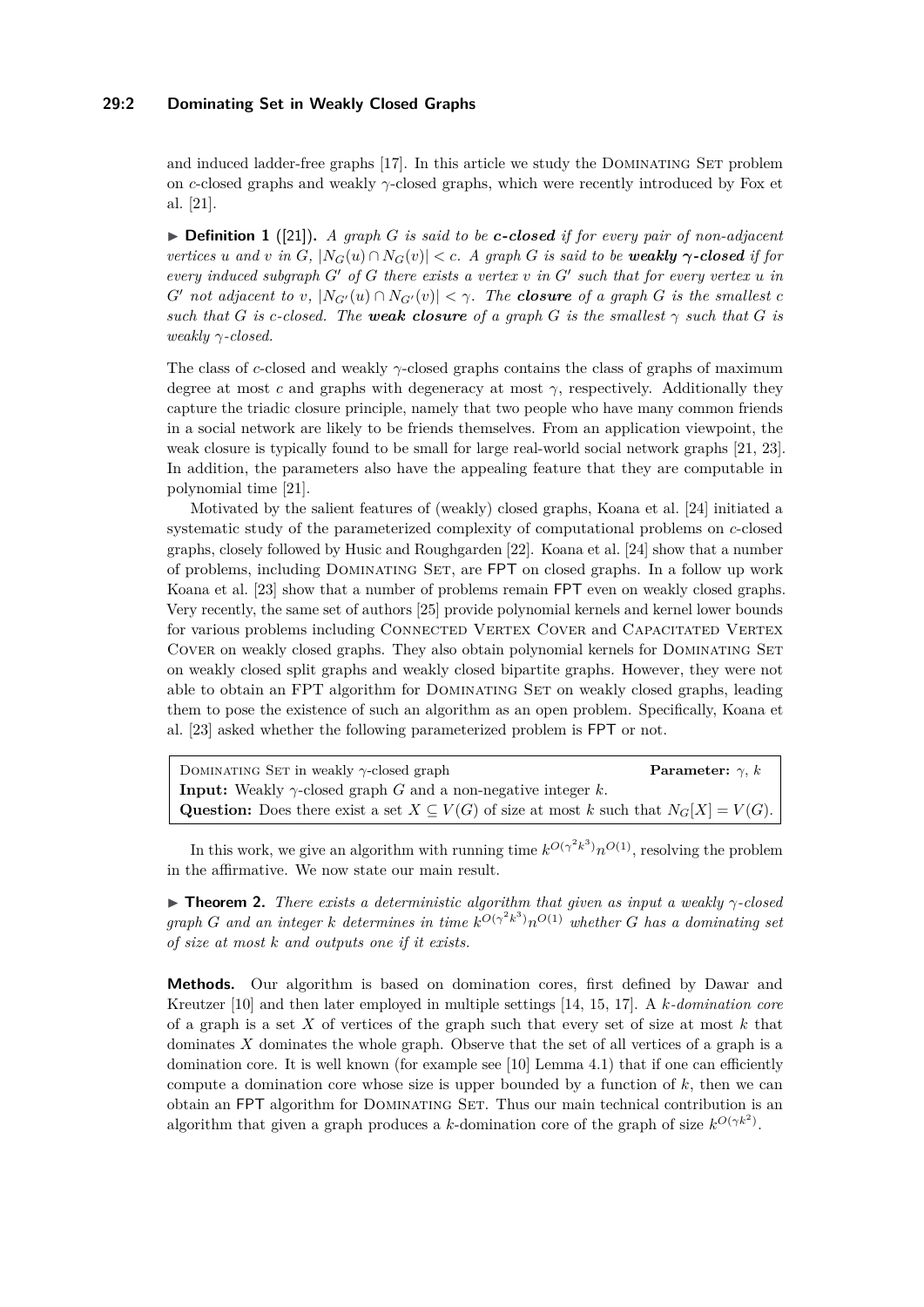We now give a very rough sketch of the proof for our main technical claim – every domination core *W* of size at least *b*, where  $b = k^{O(\gamma k^2)}$  contains at least one vertex *w* such that  $W\setminus\{w\}$  is also a domination core, and that such a vertex *w* can be found efficiently. In this exposition we focus only on the claim of existence of *w*. Suppose such a vertex *w* does not exist. Then, for every vertex  $w \in W$  there must exist a set  $X_w$  of size at most k that dominates all of  $W \setminus \{w\}$ , but does not dominate  $w$  – otherwise  $W \setminus \{w\}$  is still a domination core. We call a set *W* that has this property a *k-threshold set*[1](#page-2-0) and prove that a weakly *γ*-closed graph can not contain a *k*-threshold set of size at least *b*.

The advantage of shifting our attention from *k*-domination cores to *k*-threshold sets is that *k*-threshold sets are closed under subsets – every subset of a *k*-threshold set is also a *k*-threshold set. This allows us to "dig for structure", that is, prove results of the form "if *G* has a sufficiently large *k*-threshold set *W* then *W* contains a large (as a function of *k* and |*W*|) *k*-threshold set *W*′ with some additional property".

By invoking a (multi-color version of the) Ramsey Theorem [\[4\]](#page-12-13) on an appropriately constructed auxiliary graph, we extract from *W* a sufficiently large and sufficiently symmetric threshold set  $W' \subseteq W$ . The existence of a large and symmetric threshold set  $W'$  in turn implies that *G* must contain as an induced subgraph one of three simple pattern graphs (such as a complete bipartite graph with  $\gamma + 1$  vertices on both sides). Each one of these three pattern graphs can easily be shown not to be weakly *γ*-closed, contradicting that *G* was weakly  $\gamma$ -closed in the first place.

We remark that the actual proof proceeds in a different order of the exposition above. First, in Section [3](#page-3-0) we define the pattern graphs that we will use and show that they are not weakly *γ*-closed. In Section [5](#page-6-0) we prove that a purely existential upper bound on the size of *k*-threshold sets implies both an FPT algorithm to find a small *k*-domination core, and an FPT algorithm for DOMINATING SET. In Section [6](#page-8-0) we obtain the aforementioned upper bound on the size of *k*-threshold sets in weakly *γ*-closed graphs by showing that a *k*-threshold set of size at least  $b = k^{O(\gamma k^2)}$  implies that *G* must contain one of the forbidden pattern graphs from Section [3.](#page-3-0)

Efficiently computing a domination core *W* of size  $k^{O(\gamma k^2)}$  immediately leads to a  $2^{k^{O(\gamma k^2)}} n^{O(1)}$  time algorithm for DOMINATING SET on weakly *γ*-closed graphs. Indeed, to find a dominating set for *G* of size *k* (if one exists), it is sufficient to find a set *S* of size at most *k* that dominates all of *W*. This can be done by trying all possible partitions of *W* into *k* parts  $P_1, \ldots, P_k$ , and then determining whether there exists for every part  $P_i$  a single vertex  $s_i \in V(G)$  that dominates  $P_i$ . This algorithm already resolves the open problem of Koana et al. [\[23\]](#page-13-4) in the affirmative. At the same time the double exponential running time dependence on *k* is unsatisfactory.

We are able to improve the running time of our algorithm for DOMINATING SET to  $k^{O(\gamma^2 k^3)} n^{O(1)}$  by proving an additional purely graph-theoretic result regarding the structure of weakly *γ*-closed graphs. A *set system* (*U,* F) consists of a universe *U* along with a collection F of subsets of *U*. A subset containing  $A \subseteq U$  is *shattered* by F if each subset of A can be expressed as the intersection of *A* with a set in F. The *Vapnik-Chervonenkis* dimension (*VC-dimension*) of a set system is the cardinality of the largest subset *A* of *U* that is shattered by  $\mathcal F$ . The VC-dimension of a graph is defined as the VC-dimension of the set system induced by the closed neighbourhoods of its vertices. We prove in Section [4](#page-4-0) that weakly *γ*-closed graphs have VC-dimension at most 6*γ*.

<span id="page-2-1"></span><span id="page-2-0"></span><sup>1</sup> Note that a *k*-threshold set is not necessarily a *k*-domination core, however every inclusion minimal *k*-domination core is a *k*-threshold set.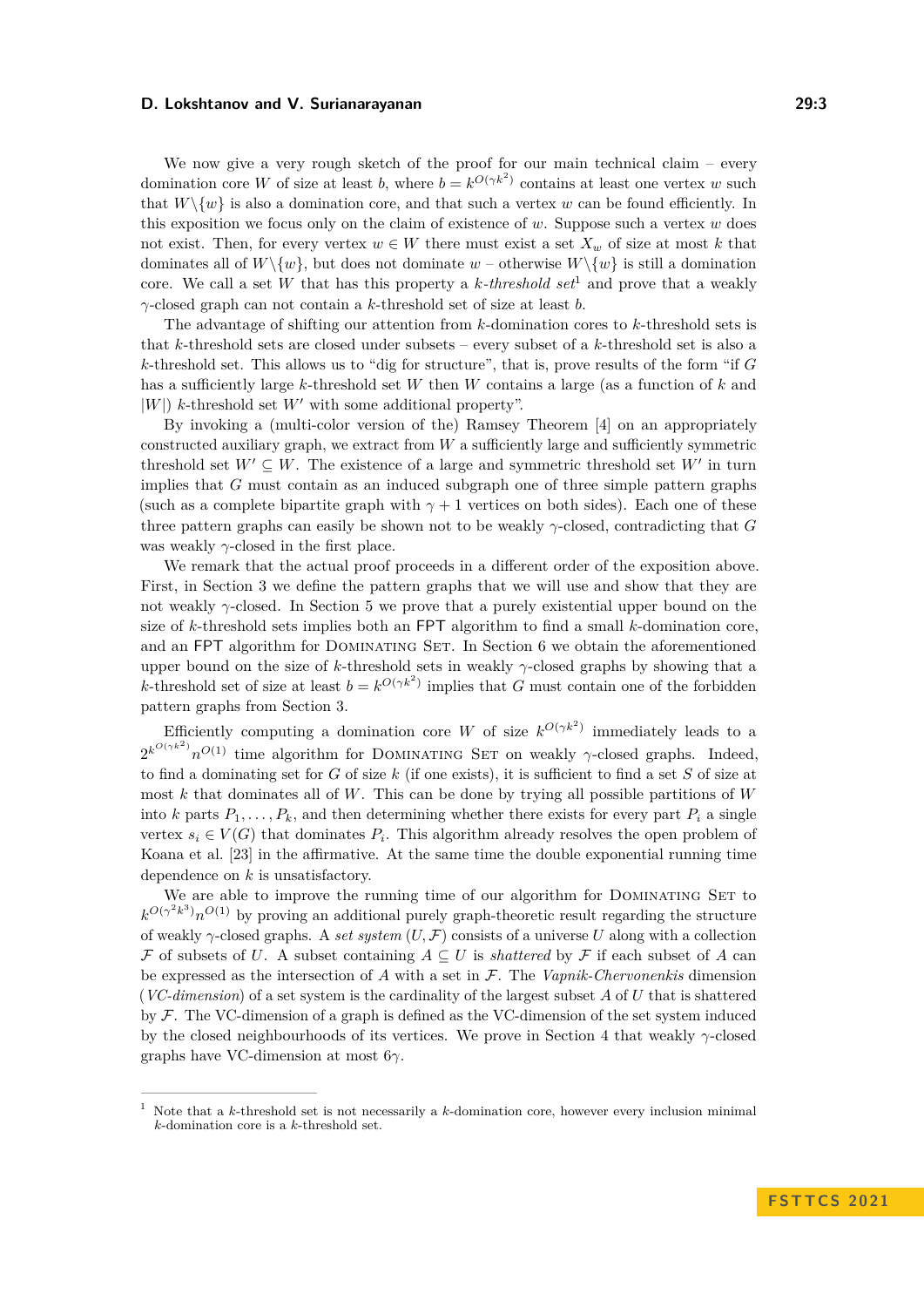#### **29:4 Dominating Set in Weakly Closed Graphs**

#### ▶ **Theorem 3.** *Every weakly γ-closed graph has VC-dimension at most* 6*γ.*

Theorem [3](#page-2-1) is tight up to the constant factor 6 (see Section [4](#page-4-0) for a simple construction of a weakly *γ*-closed graph with VC-dimension *γ*).

Theorem [3](#page-2-1) (together with our bound on the size of *k*-threshold sets) quite directly leads to a  $k^{O(\gamma^2 k^3)} n^{O(1)}$  time algorithm for DOMINATING SET on weakly *γ*-closed graphs. Indeed, the double exponential running time of the previous algorithm came from the algorithm to determine whether there exists a set *S* of size at most *k* that dominates the entire domination core *W*. The size of the *k*-domination core *W* is assumed to be upper bounded by  $k^{O(\gamma k^2)}$ . Our improved algorithm to find *S* is remarkably simple: if two vertices *u* and *v* not in *W* have exactly the same set of neighbors in *W*, we remove *u* from the graph (since we can always pick *v* in its place). After this reduction, the Sauer-Shelah Lemma [\[28,](#page-13-8) [29\]](#page-13-9) (See Lemma [8\)](#page-5-0) implies that there are at most  $k^{O(\gamma^2 k^2)}$  vertices left in *G*. Then a brute force algorithm that tries all possibilities for *S* takes time  $k^{O(\gamma^2 k^3)} n^{O(1)}$ .

We believe that Theorem [3](#page-2-1) will find further uses in the design of algorithms for problems on weakly  $\gamma$ -closed graphs. For an example Theorem [3](#page-2-1) also immediately implies that the improved approximation algorithm for DOMINATING SET on graphs of bounded VC-dimension [\[5,](#page-12-14) [16\]](#page-12-15) applies to weakly  $\gamma$ -closed graphs (see Section [4](#page-4-0) for details).

### **2 Notation and Preliminaries**

In this section we give notations, and definitions that we use throughout the paper. Unless specified we will be using all general graph terminologies from the book of Diestel [\[12\]](#page-12-16).

Given a graph  $G$ , we use  $V(G)$  and  $E(G)$  to denote the set of vertices and edges, respectively. We denote the open neighbourhood of a vertex *v* in *G* by  $N_G(v) = \{u : u \in$  $V(G)$ ,  $(u, v) \in E(G)$  and closed neighbourhood by  $N_G[v] = \{v\} \cup N_G(v)$ . Further, we denote the non-neighbourhood of *v* by  $\overline{N_G[v]} = V(G) \backslash N[v]$ . We extend this notation to a set  $S \subseteq V(G)$  as well, that is  $N_G(S) = \bigcup_{v \in S} N_G(v)$ ,  $N_G[S] = \bigcup_{v \in S} N_G[v]$  and  $N_G[S] = V(G) \setminus N_G[S]$ . Whenever the graph *G* is clear from the context, we will omit the subscript. A *dominating set* of *G* is a set of vertices  $S \subseteq V(G)$  such that  $N[S] = V(G)$ . For any  $X \subseteq V(G)$ , we use the notation  $G[X]$  to denote the subgraph induced by  $X$  in  $G$ .

We use the symbol ∪· to denote the disjoint union operation on sets. Let *l* be a positive integer. We use the notation [*l*] to denote the set  $\{1, \ldots, l\}$ . A graph *G* having vertex set  $V(G) = A \cup B$  is called a *split graph* if *A* is a clique and *B* is an independent set. A graph *G* is *d-degenerate* if every subgraph *G*′ of *G* has a vertex having degree at most *d*. We will need the notion of weak ordering of a weakly *γ*-closed graph. It is very similar to notion of degeneracy ordering for degenerate graphs [\[12\]](#page-12-16).

 $\triangleright$  **Definition 4** ([\[21\]](#page-13-3)). *A* weak ordering *O* of a weakly  $\gamma$ -closed graph *G* is an ordering  $O = \{v_1, \ldots, v_n\}$  of  $V(G)$  such that for each  $v_i \in V(G)$  and for each  $u \in N_{G_i}[v_i]$ , it holds that  $|N_{G_i}(u) \cap N_{G_i}(v_i)| < \gamma$ , where  $G_i = G[\{v_i, \ldots, v_n\}]$ . A **forward neighbour** of  $v_i$  is a *vertex adjacent to*  $v_i$  *in*  $G_i$ *.* 

# <span id="page-3-0"></span>**3 Obstructions to Weak Closure**

<span id="page-3-1"></span>In this section, we define a few simple pattern graphs and proceed to show that they (except *split half-graphs*, which are weakly 1-closed) are not weakly *γ*-closed. Many of our proofs are of the form "every weakly *γ*-closed graph *G* either has some desirable property or contains one of these patterns. The second case contradicts that *G* is weakly *γ*-closed, so we conclude that *G* has the desirable property".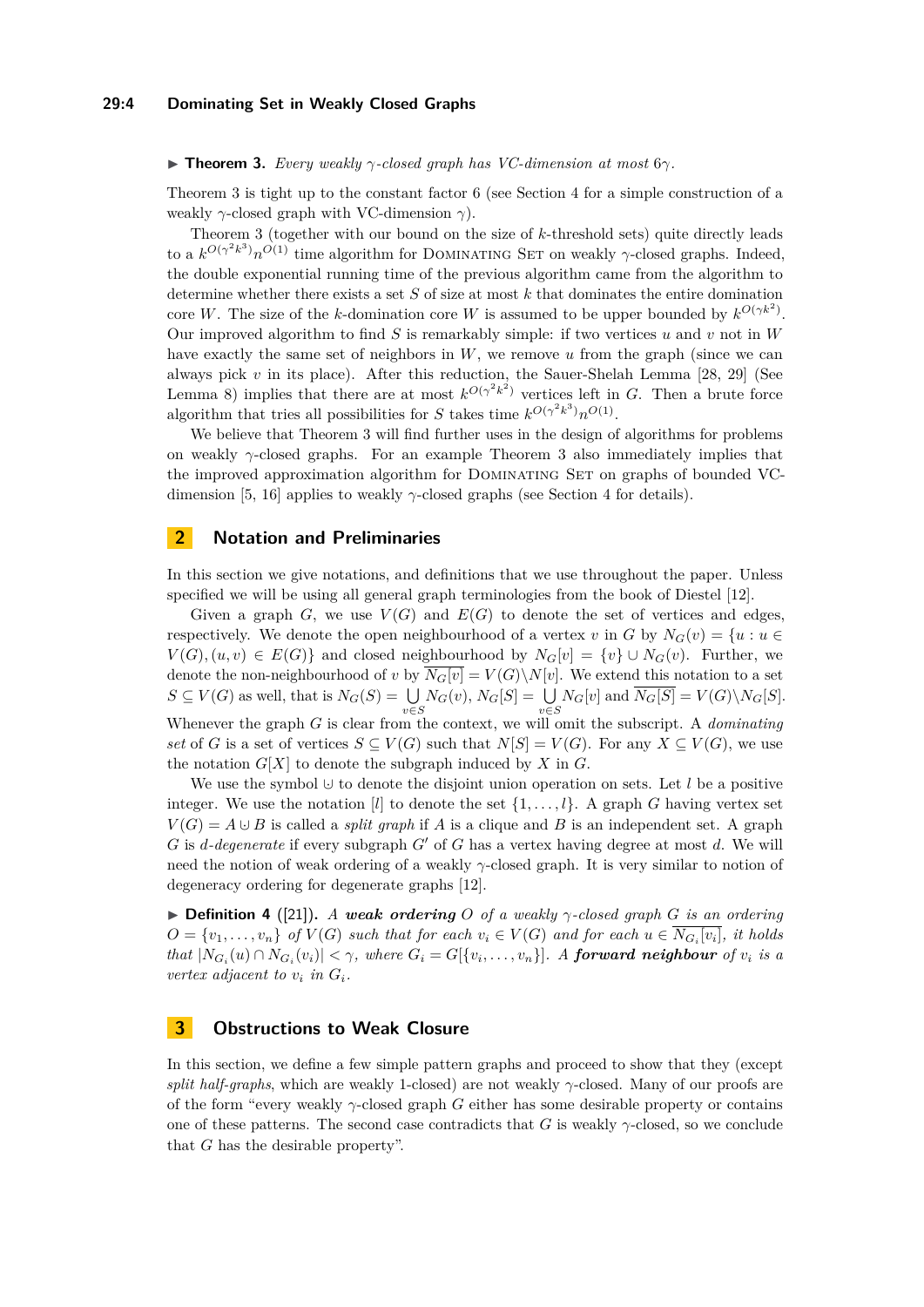▶ **Definition 5.** <sup>[2](#page-4-1)</sup> *Given a positive integer n, let*  $A = \{a_1, \ldots, a_n\}$ ,  $B = \{b_1, \ldots, b_n\}$  *and*  $C = \{c_1, \ldots, c_n\}$  *be disjoint vertex sets. We define the following graphs:* 

- **1.** *A bipartite graph G* with vertex set  $V(G) = A \cup B$  and bipartition *A* and *B* is called a *complete bipartite graph of order n if*  $\forall i, j \in [n]$ ,  $(a_i, b_j) \in E(G)$ *.*
- **2.** *A graph G with vertex set*  $V(G) = A \cup B$  *is called a semi split co-matching of order* n if A is a clique and  $\forall i, j \in [n]$ ,  $(a_i, b_j) \in E(G)$  iff  $i \neq j$ . The edges between B can be *arbitrary.*
- **3.** *A graph G with vertex set*  $V(G) = A \cup B$  *is called a <i>split half graph* of order *n if G is a split graph with B being the independent set and*  $\forall i, j \in [n]$ ,  $(a_i, b_j) \in E(G)$  *iff*  $j > i$ .
- **4.** *A graph G* with vertex set  $V(G) = A \cup B \cup C$  is called a **double split half graph** of *order n if*  $G[A \cup B]$  *and*  $G[B \cup C]$  *are split half graphs with B being the independent* set. That is  $\forall i, j \in [n]$ ,  $(a_i, b_j) \in E(G)$  iff  $j > i$  and  $(b_i, c_j) \in E(G)$  iff  $j > i$ . The edges *between A and C can be arbitrary.*

<span id="page-4-4"></span>**Lemma 6.**<sup>[3](#page-4-2)</sup> If *G* is weakly  $\gamma$ -closed, then it does not contain any of the following graphs *as an induced subgraph.*

- **(i)** *Complete bipartite graph of order*  $n > \gamma$ *.*
- **(ii)** *Semi split co-matching of order*  $n > \gamma$ *.*
- (iii) *Double split half graphs of order*  $n > 3\gamma$ *.*

### <span id="page-4-0"></span>**4 VC-dimension of Weakly Closed Graphs**

In this section we prove Theorem [3,](#page-2-1) that is we show that the VC dimension of weakly *γ*-closed graphs is at most 6*γ*. Recall that the VC-dimension of a graph is defined as the VC-dimension of the set system induced by the closed neighbourhoods of its vertices.

**Proof of Theorem [3.](#page-2-1)** Suppose that the VC dimension of *G* is greater than 6*γ*. We will show that *G* is not weakly closed, thus contradicting our assumption. Since we assumed that the VC dimension is at least  $6\gamma + 1$ , there is a set  $X \subseteq V(G)$  of size  $6\gamma + 1$  that is shattered in *G*. Since *X* is shattered, for each  $x \in X$ , there exists a vertex *y* that dominates all vertices in *X* except *x*. We note that for each  $x \in X$ , there can be more than one such vertex but we need only one for our proof. We will call *y* the partner of *x* and *x* the partner of *y*. Observe that no two vertices in *X* can have the same partner. Let *Y* be the set of partners of all vertices in *X*. Also observe that every  $x \in X$  dominates all vertices in *Y* except its partner and every  $y \in Y$  dominates all vertices in X except its partner. We start by extracting a sufficiently large clique from *X* or *Y* .

<span id="page-4-3"></span>▷ Claim 7. There exists a clique *Z* of size at least *γ* + 1 such that *Z* ⊆ *X* or *Z* ⊆ *Y* .

Proof. Let  $X_1$  be an arbitrary subset of X of size  $3\gamma$ , and let  $Y_1$  be an arbitrarily chosen set of  $3\gamma$  vertices in *Y* that have no partner in *X*<sub>1</sub>. If  $|X_1 \cap Y_1| > \gamma$  then  $Z = X_1 \cap Y_1$  is a clique that satisfies the conclusion of the lemma since every vertex in *Y*<sup>1</sup> dominates *X*1.

We proceed with the case that  $|X_1 \cap Y_1| \leq \gamma$ . Define  $X' = X_1 \backslash Y_1$  and  $Y' = Y_1 \backslash X_1$  (i.e. remove common vertices from  $X_1$  and  $Y_1$ ). Note that  $|X'| \geq 2\gamma$  and  $|Y'| \geq 2\gamma$ , that  $X'$  and *Y*<sup>'</sup> are disjoint, and that every vertex in *X*<sup>'</sup> is adjacent to every vertex in *Y*<sup>'</sup>. Let  $O_{X' \cup Y'}$ be the order induced by a weak ordering *O* of *G* on  $X' \cup Y'$ . There must be  $\gamma + 1$  vertices all from either *X'* or *Y'* among the first  $2\gamma + 1$  vertices in  $O_{X' \cup Y'}$ . Let *Z* be the set of

<span id="page-4-1"></span><sup>2</sup> Refer to Figure [1](#page-14-0) in Appendix [A.](#page-13-10)

<span id="page-4-2"></span><sup>3</sup> Proof in Appendix [A.](#page-13-10)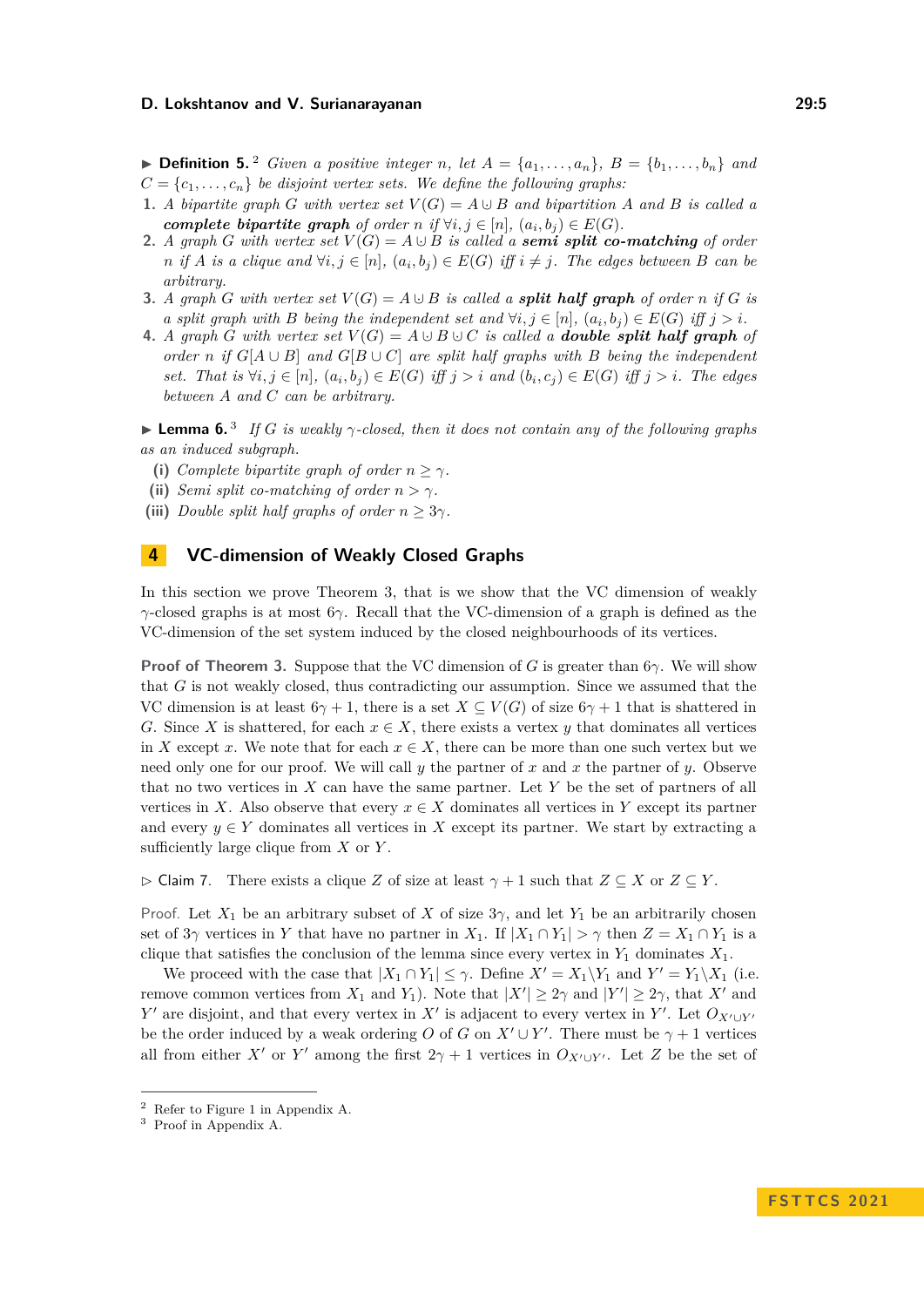### **29:6 Dominating Set in Weakly Closed Graphs**

these  $\gamma + 1$  vertices all from X' or Y'. Since all vertices in X' are adjacent to all vertices in *Y'*, every pair of vertices in *Z* must have at least  $\gamma$  common forward neighbours in the ordering *O*. Thus, since *G* is weakly  $\gamma$ -closed, *Z* must be a clique.

Let *Z* be a clique as provided by Claim [7.](#page-4-3) Let *P<sup>Z</sup>* be the set of partners of all vertices in *Z*. Observe that *Z* and  $P_Z$  are disjoint: for every  $z \in Z$  its partner  $z'$  does not dominate *z* (by definition of partners) and therefore cannot be in *Z*, since *Z* is a clique. Next, we observe that every vertex  $z$  in  $Z$  is adjacent to every vertex in  $P_Z$  except its partner by the definition of *X* and *Y* and the fact that  $Z \subseteq X$  or  $Z \subseteq Y$ . The induced subgraph  $G[Z \cup P_Z]$  is a semi split co-matching (Definition [5\)](#page-3-1) because *Z* is a clique, *Z* and *P<sup>Z</sup>* are disjoint and every vertex  $z$  in  $Z$  is adjacent to every vertex in  $P_Z$  except its partner. This contradicts Lemma [6,](#page-4-4) concluding the proof.

Theorem [3](#page-2-1) is tight up to the constant factor 6, since there exists a weakly *γ*-closed graph having VC-dimension *γ*: Consider the bipartite graph *G* with  $V(G) = A \cup B$  where *A* has *γ* vertices and for each set  $S \subseteq A$ , *B* has one vertex whose neighbourhood is *S*. The graph *G* is weakly *γ*-closed and has VC-dimension at least *γ* since *A* is shattered by the closed neighborhood of vertices in *B*.

## **4.1** SET COVER and graphs of bounded VC-dimension

In the SET COVER problem, we are given a universe  $U$ , a family  $\mathcal F$  of sets over  $U$ , and a positive integer k and the task is to determine whether there exists a subfamily  $\mathcal{F}' \subseteq \mathcal{F}$  of size at most  $k$  such that  $\bigcup$ *X*∈F′  $X = U$ . It is known [\[28,](#page-13-8) [29\]](#page-13-9) that if the VC-dimension of a set system  $(U, \mathcal{F})$  is bounded, then the size of the family  $\mathcal F$  must be bounded.

<span id="page-5-0"></span>▶ **Lemma 8** (Sauer-Shelah lemma [\[28,](#page-13-8) [29\]](#page-13-9))**.** *If the VC-dimension of a set system* (*U,* F) *is bounded by d, then*  $\mathcal F$  *can consist of at most*  $\sum_{i=0}^d \binom{|U|}{i} = O(|U|^d)$  *sets.* 

We will exploit the fact that weakly closed graphs have bounded VC-dimension in the following way. DOMINATING SET on a graph of bounded VC-dimension corresponds to SET COVER on the set system  $(U, \mathcal{F})$  where  $U = V(G)$  and  $\mathcal{F} = \{N[v] : v \in U\}.$ 

For a general set system  $(U, \mathcal{F})$ , there is a naive algorithm that goes over all families  $\mathcal{F}'$ of size at most k in F and checks whether  $\mathcal{F}'$  is a set cover in time  $|\mathcal{F}|^k |U|^{O(1)}$ . However if the VC-dimension of  $(U, \mathcal{F})$  is bounded by *d*, then by Lemma [8,](#page-5-0)  $|\mathcal{F}| = O(|U|^d)$  and therefore this algorithm solves SET COVER in  $O(|U|^{kd})$  time.

<span id="page-5-1"></span>▶ **Theorem 9.** *There exists a deterministic algorithm that given a* SET COVER *instance*  $(U, \mathcal{F}, k)$  *such that the VC-dimension of*  $(U, \mathcal{F})$  *is bounded by d determines in time*  $O(|U|^{kd})$ *whether the instance has a set cover of size at most k and outputs one if it exists.*

We remark that this is not an FPT algorithm parameterized by *k* and *d*. However we will be invoking Theorem [9](#page-5-1) with |*U*| bounded by  $2^{poly(k)}$  and *d* bounded by  $6\gamma$  in our algorithm for Dominating Set.

An upper bound on the VC-dimension of *G* also leads to an improved approximation algorithm for DOMINATING SET. Indeed Brönnimann and Goodrich [\[5\]](#page-12-14) give an  $O(d \log(dk))$ approximation algorithm for set systems of VC-dimension *d*, where *k* is the size of the optimal solution. This, together with Theorem [3](#page-2-1) directly yields an  $O(\gamma \log(\gamma k))$ -approximation for DOMINATING SET on weakly *γ*-closed graphs.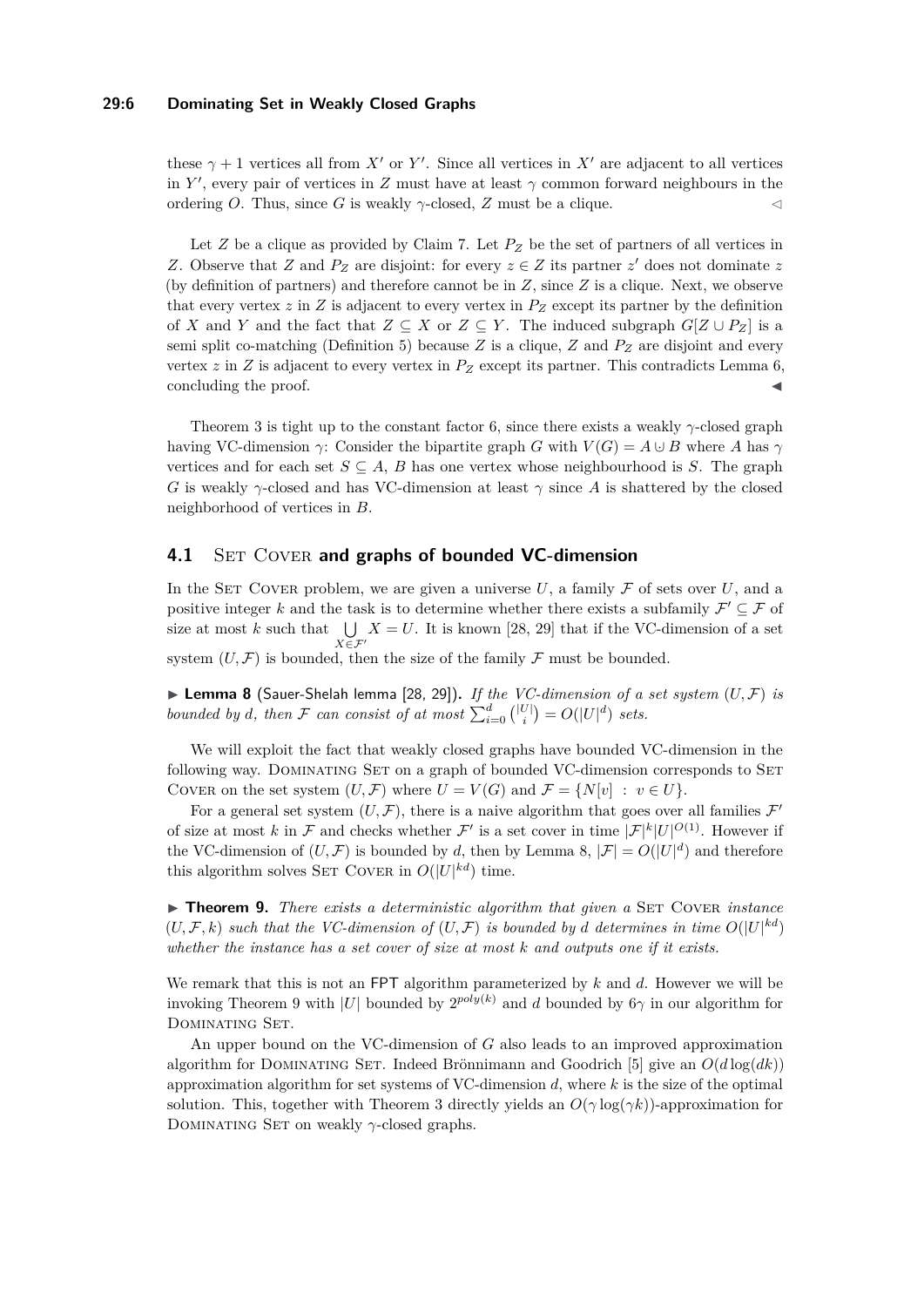# <span id="page-6-0"></span>**5 Dominating Set in Weakly Closed Graphs**

Our algorithm is based on *domination cores*, which have been used for deriving several algorithms for the DOMINATING SET problem [\[14,](#page-12-9) [15,](#page-12-12) [17\]](#page-12-11).

▶ **Definition 10.** *Given a graph G*, an integer *k*, a set  $S ⊆ V(G)$  is called a *k*-domination *core of G* if  $\forall X \subseteq V(G)$  *such that*  $|X| \leq k$  *and*  $S \subseteq N[X]$ *, it holds that*  $N[X] = V(G)$ *.* 

It is easy to see that the set of all vertices in a graph is a trivial domination core. We wish to prove that weakly *γ*-closed graphs contain *k*-domination cores whose size is upper bounded by a function of  $k$  and  $\gamma$ . This naturally leads our attention to inclusion minimal *k*-domination cores.

▶ **Definition 11.** *A k-domination core W is called a minimal k-domination core if*  $∀w ∈ W, W\{w\}$  *is not a k-domination core.* 

We note that whenever *k* is clear from the context, we will omit *k* while referring to domination cores. In the following lemma, we provide a bound on the size of minimal domination cores in weakly *γ*-closed graphs.

<span id="page-6-1"></span>▶ **Lemma 12.** *Every minimal k-domination core of a weakly γ-closed graph G has size at most b*, where  $b = k^{O(\gamma k^2)}$ .

Lemma [12](#page-6-1) leads to the following intuitive algorithm - Start with the trivial domination core  $D = V$  and as long as  $|D| > b$  keep discarding a vertex x from D such that D remains a domination core (we will soon discuss how to algorithmically identify the vertex *x*, for now ignore this issue).

Finally use *D* to construct a SET COVER instance having universe *D* and family  $\mathcal{F} =$  $\{N[v] \cap D : v \in V(G)\}$ . Since *G* is weakly *γ*-closed, by Theorem [3,](#page-2-1) *G* has VC-dimension at most 6*γ*. Thus, the Set Cover instance also has VC-dimension at most 6*γ* and so we use Theorem [9](#page-5-1) to find a set cover of size at most *k* if it exists from which a dominating set for *G* can be easily recovered.

We now turn to the issue of identifying a vertex x to remove from  $D$  when  $|D| > b$ . To this end, we will use the following property of every minimal *k*-domination core *W*: for each  $w \in W$ , there is a set  $X_w$  of size at most k that dominates all of  $W \setminus \{w\}$  but not w. Indeed, suppose there is a  $w \in W$  for which no such  $X_w$  exists, and consider a set X of size at most *k* which dominates  $W\setminus\{w\}$ . Then *X* also dominates *w* (by the non-existence of  $X_w$ ) and by extension all of *G* (since *W* is a *k*-domination core). But then  $W\setminus\{w\}$  is also a domination core, contradicting minimality. We capture this property in the following definition.

<span id="page-6-2"></span>▶ **Definition 13.** *A vertex set S is a k-threshold set if for every*  $v \in S$  *there exists a set*  $X_v$  *of size at most k so that*  $N[X_v] \cap S = S \setminus \{v\}$ *.* 

Also note that every subset  $S'$  of a  $k$ -threshold set  $S$  is also a  $k$ -threshold set because for every  $v \in S'$ , a set  $X_v$  of size at most k such that  $N[X_v] \cap S = S \setminus \{v\}$  also satisfies  $N[X_v] \cap S' = S' \setminus \{v\}$  as  $S' \subseteq S$ . We will use this property explicity in the next section. For now, the discussion leading up to Definition [13](#page-6-2) immediately leads to the following observation.

▶ **Observation 14.** *Every minimal k-domination core of a graph G is also a k-threshold set of G.*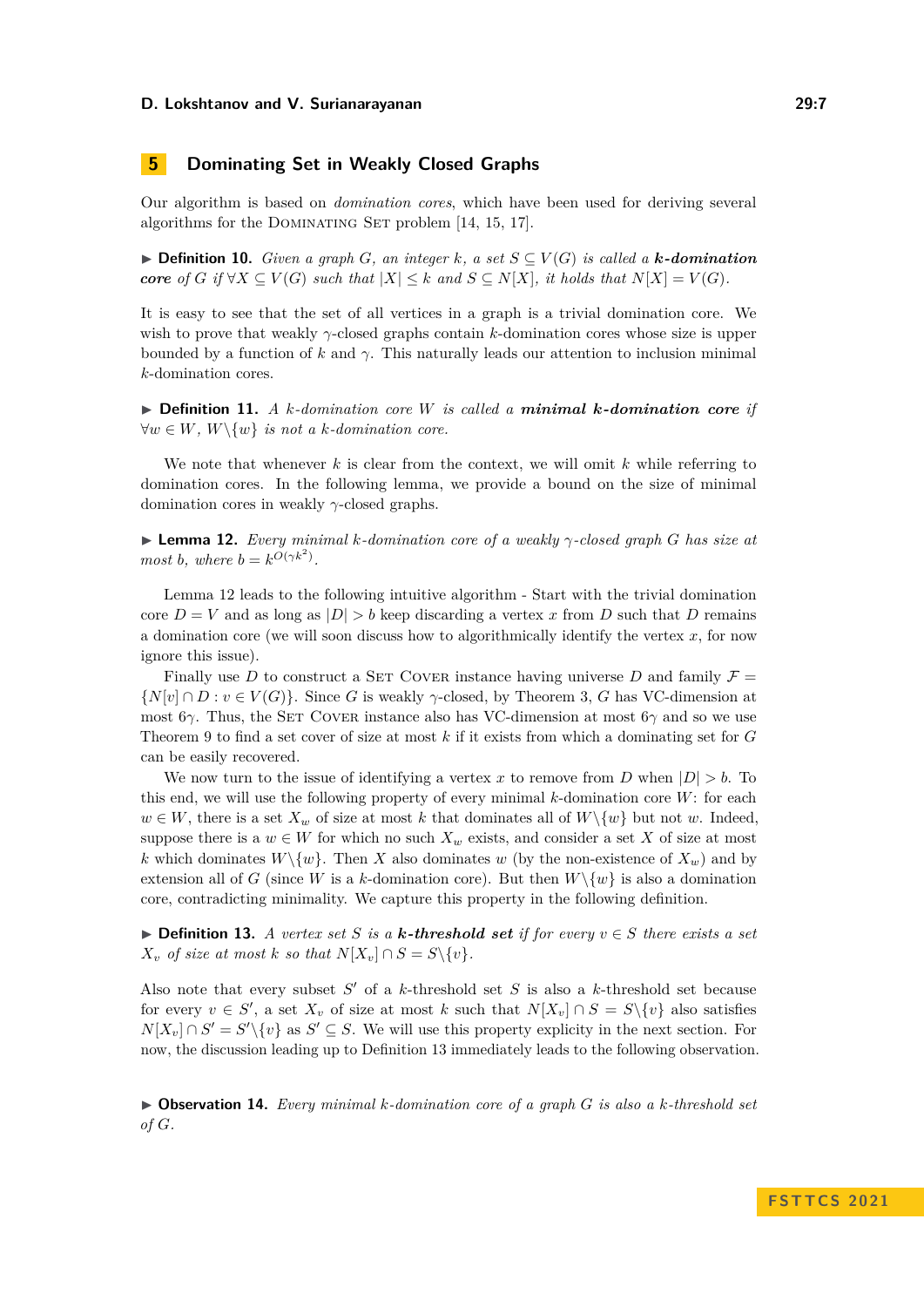### **29:8 Dominating Set in Weakly Closed Graphs**

Since every minimal *k*-domination core is a *k*-threshold set, we will bound the size of *k*threshold sets in weakly *γ*-closed graphs, proving Lemma [12](#page-6-1) and leading to an algorithm.

<span id="page-7-0"></span>▶ **Lemma 15.** *Every k-threshold set of a weakly γ-closed graph G has size at most b, where*  $b = k^{O(\gamma k^2)}$ 

We now outline how Lemma [15](#page-7-0) can be used to identify a vertex *x* to be removed from a domination core *D* having size more than *b* such that  $D\{x\}$  still remains a domination core. No subset of *D* having size  $b + 1$  can be a threshold set because of Lemma [15.](#page-7-0) Thus, we can pick an arbitrary subset *X* of *D* having size  $b+1$  and for each  $x \in X$ , test whether  $X \setminus \{x\}$ has a dominating set of size at most *k* without dominating *x*. Since *X* is not a threshold set, we will find a vertex  $x \in X$  for which such a dominating set does not exist. Thus, we can remove x from D and  $D\backslash\{x\}$  will still remain a domination core.

We are now ready to patch up our ideas and provide the full algorithm to prove Theorem [2](#page-1-0) assuming Lemma [15](#page-7-0) is true. We dedicate the next section solely for the proof of Lemma [15.](#page-7-0)

**Proof of Theorem [2](#page-1-0) (assuming the statement of Lemma [15\)](#page-7-0).** We first provide the algorithm: Initialize  $D = V(G)$ . As long as  $|D| > b$ , arbitrarily pick a subset *X* of *D* having size  $b + 1$ . For each  $x \in X$ , construct a SET COVER instance  $I_x = (U_x, \mathcal{F}_x, k)$  with universe  $U_x = X \setminus \{x\}$  and family  $\mathcal{F}_x = \{N[y] \cap X \setminus \{x\} : y \in N[x]\}$ . Solve  $I_x$  using Theorem [9.](#page-5-1) If  $I_x$ is a no instance, set  $D = D\backslash\{x\}$  and proceed to start of the loop.

After the loop terminates, construct the SET COVER instance  $I = (U, \mathcal{F}, k)$  where  $U = D$ and  $\mathcal{F} = \{X_v = N[v] \cap D : v \in V(G)\}\$ . Use Theorem [9](#page-5-1) to find a set cover  $\mathcal{S} \subseteq \mathcal{F}$  having size at most *k* if exists for *I*. Return no and terminate the algorithm if *I* is a no instance. If *I* is a yes instance, return the set  $D' = \{v : X_v \in \mathcal{S}\}.$ 

 $\triangleright$  Claim 16. During each iteration of the loop, the algorithm finds a vertex x to remove from *D*.

Proof. Consider an arbitrary iteration of the loop. It is clear that  $|D| > b$  since the algorithm enters the loop. Observe that no subset of *D* having size  $b + 1$  can be a *k*-threshold set by Lemma [15.](#page-7-0) Let *X* be the subset of *D* picked by the algorithm in that iteration, it is clear that *X* is not a *k*-threshold set. Thus, by definition of a *k*-threshold set, there exists a vertex  $x \in X$  for which  $X \setminus \{x\}$  does not have a dominating set of size at most k that does not dominate *x*. It is also easy to see that  $X\{x\}$  has a dominating set of size at most *k* not dominating  $x$  if and only if  $I_x$  has a set cover of size at most  $k$ . Thus, there is a vertex  $x \in X$  for which  $I_x$  does not have a set cover of size at most k. Therefore, the algorithm would have removed at least one element from *D* in that iteration.

 $\triangleright$  Claim 17. In each iteration of the algorithm, *D* is a domination core.

Proof. Since the set of all vertices of *G* is itself a trivial domination core, the algorithm starts with a domination core  $D = V(G)$ . Let X be the subset of D of size  $b+1$  picked by the algorithm in that iteration. Also let  $x \in X$  be the vertex removed from *D* in that iteration. By the previous claim, such an *x* exists. Since the algorithm removed *x* from *D*, the set cover instance  $I_x$  must have been a no instance. It is easy to see that  $I_x$  is a no instance if and only if  $X\setminus\{x\}$  does not have a dominating set of size at most k without dominating *x*. Thus, since every set of size at most *k* dominating  $D\{\{x\}$  will dominate  $X\{\{x\}$  which in turn will dominate x,  $D \setminus \{x\}$  is a *k*-domination core.

Thus, in each iteration of the algorithm,  $D$  is a  $k$ -domination core.  $\triangleleft$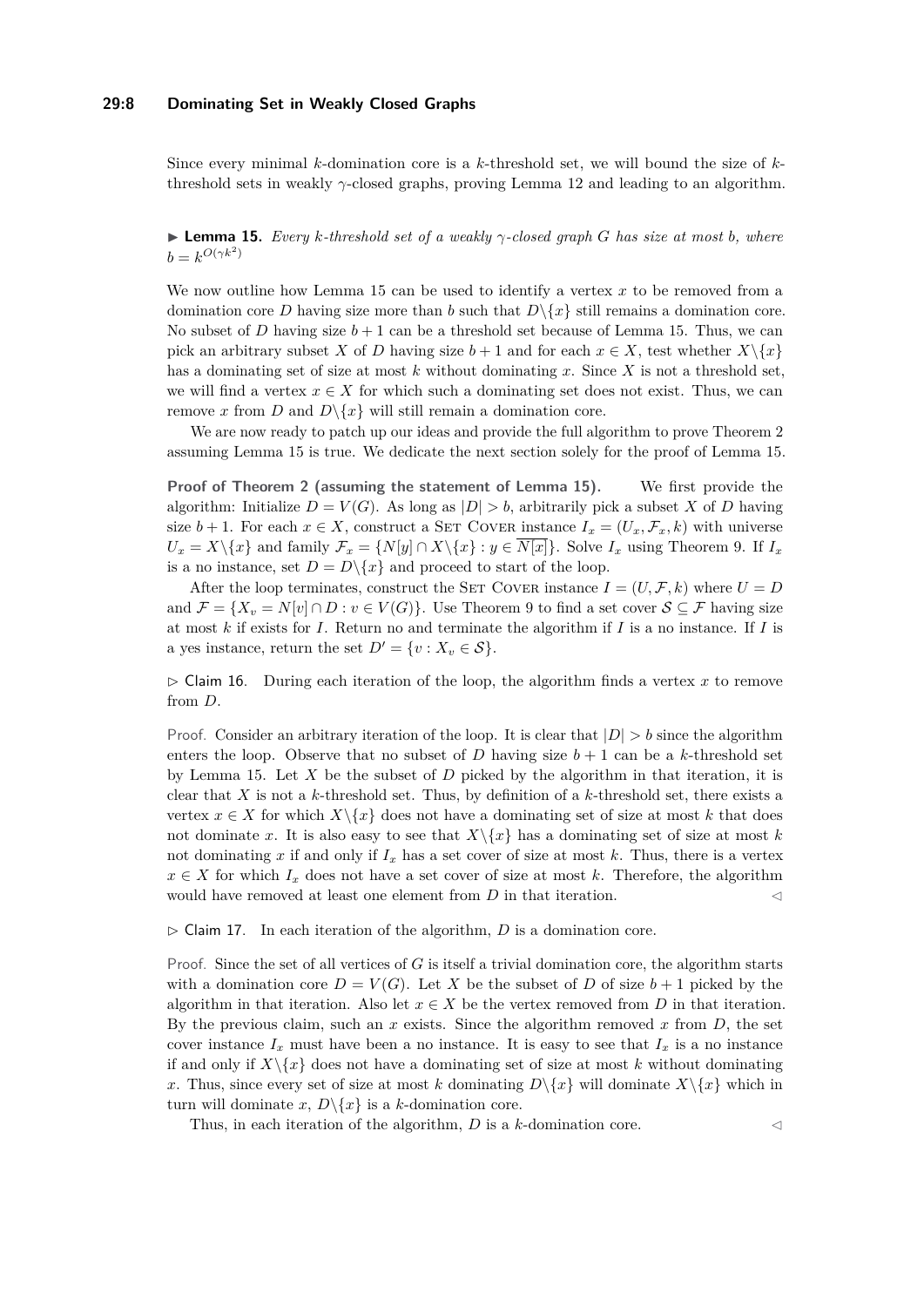Now consider *D* in the last step of the algorithm. The algorithm reaches this step because of the first claim. It is easy to see that *I* is an yes instance if and only if *D* has a dominating set of size at most *k*. Since *D* is a domination core by the previous claim, this implies that *G* has dominating set of size at most *k* if and only if *I* is a yes instance. Thus, the algorithm returns a dominating set of *G* of size at most *k* if one exists, otherwise returns no. Namely, the recovered set  $D'$  is a dominating set of  $G$ .

For the runtime, the time taken to identify a vertex to remove from *D* when  $|D| > b$ is  $b^{O(\gamma k)}$  using Theorem [9](#page-5-1) as  $|U_x| = b$  and the VC-dimension of the set system  $(U_x, \mathcal{F}_x)$  is bounded by 6 $\gamma$  by Theorem [3.](#page-2-1) This step is repeated at most  $n - b$  times. The final step to find the dominating set again takes  $b^{O(\gamma k)}$  time since in the last step *D* has size at most *b*. Thus, in total the algorithm takes  $b^{O(\gamma k)}n^{O(1)}$  time which is  $k^{O(\gamma^2 k^3)}$ . ↓ ↓ ↓ ↓ ↓ ↓ ↓

# <span id="page-8-0"></span>**6 Threshold Sets in Weakly Closed Graphs**

In this section, we prove the crux of our algorithm, namely Lemma [15](#page-7-0) which bounds the size of threshold sets in weakly *γ*-closed graphs. We first begin by stating that the graph induced by any *k*-threshold set of a weakly *γ*-closed graph is sparse.

<span id="page-8-4"></span> $\blacktriangleright$  **Lemma 18.** [4](#page-8-1) *Given a weakly*  $\gamma$ -closed graph *G* and *k*-threshold set *S* of *G*, *G*[*S*] *is*  $(\gamma - 1)k$ *-degenerate.* 

Since every *d*-degenerate graph on *n* vertices has an independent set of size at least  $n/(d +$ 1) [\[12\]](#page-12-16), any large *k*-threshold set will also have a large independent set. This leads us to define the following notion.

▶ **Definition 19.** *A k-threshold set S of a graph G is called an independent k-threshold set of G if S is an independent set.*

Further, since every *k*-threshold set *S* of a weakly *γ*-closed graph has an independent set of size at least  $\frac{|S|}{(\gamma-1)k+1}$  and since every subset of a *k*-threshold set is also a *k*-threshold set, we obtain the following result.

<span id="page-8-5"></span>▶ **Lemma 20.** *Every k-threshold set S of a weakly γ-closed graph has an independent*  $k$ *-threshold set of size at least*  $\frac{|S|}{(\gamma - 1)k + 1}$ *.* 

By the previous lemma, it is clear that to bound the size of threshold sets in weakly closed graphs, it is enough to bound the size of independent threshold sets. This fact along with Lemma [21](#page-8-2) stated below combined prove Lemma  $15^5$  $15^5$  $15^5$ .

<span id="page-8-2"></span>▶ **Lemma 21.** *Every independent k-threshold set of a weakly γ-closed graph G has size at most*  $k^{O(\gamma k^2)}$ .

We prove Lemma [21](#page-8-2) by contradiction. Assuming that *G* has a large independent *k*threshold set, we first use results from Ramsey theory to extract a sufficiently large and highly symmetric independent 2-threshold set (this is never proved explitly in the argument). The highly structured independent 2-threshold set implies that *G* contains one of the obstructions from Lemma [6,](#page-4-4) contradicting that *G* is weakly  $\gamma$ -closed.

<span id="page-8-1"></span><sup>4</sup> Proof in Appendix [B.](#page-15-0)

<span id="page-8-3"></span><sup>5</sup> Proof in Appendix [C.](#page-15-1)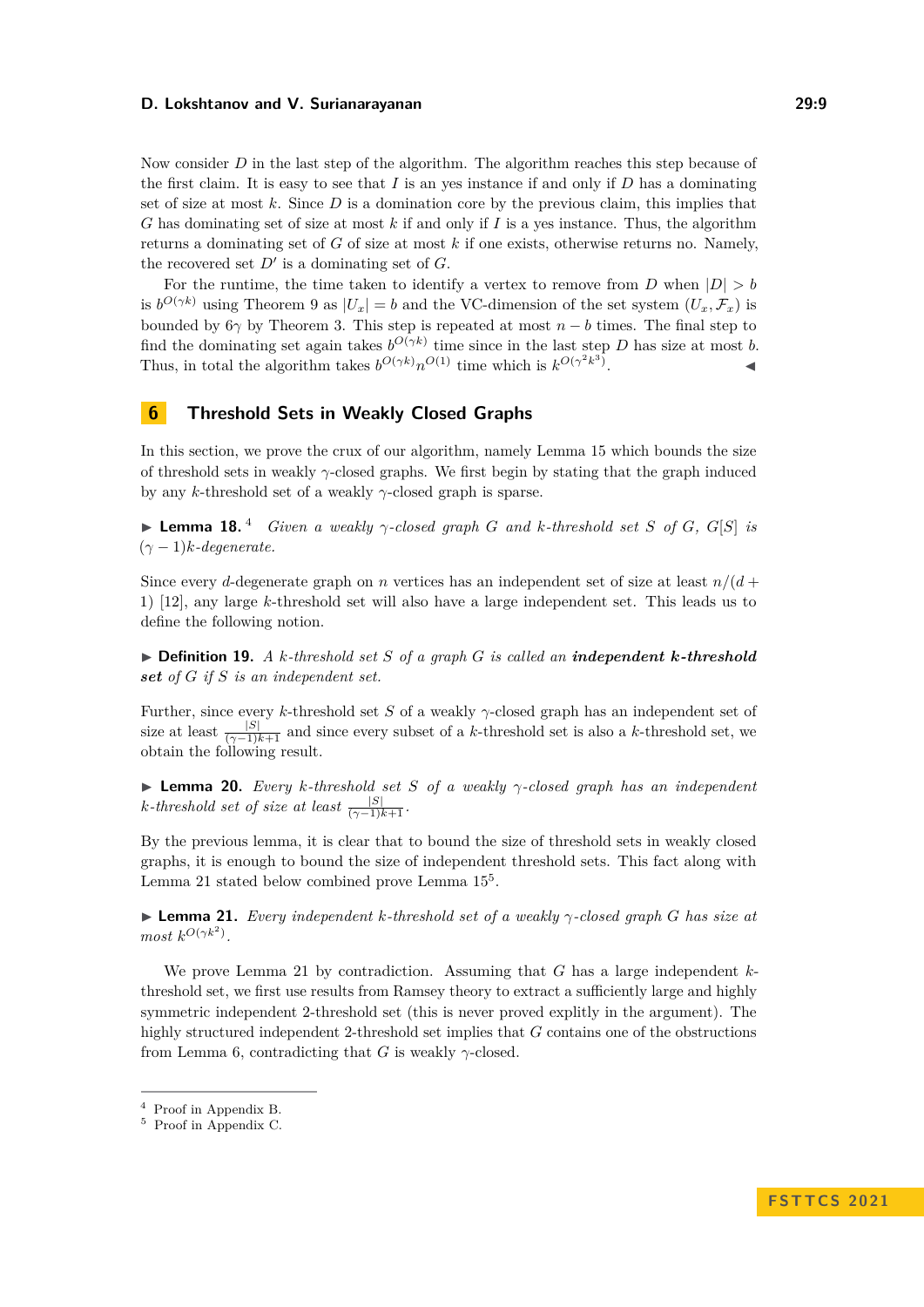### **29:10 Dominating Set in Weakly Closed Graphs**

**Proof of Lemma [21.](#page-8-2)** Let *W* be an independent *k*-threshold set of a weakly *γ*-closed graph *G* having size greater than  $(3^{15}k^2)^{(3^{16}\gamma k^2)}$ . As a first step, we will use results from Ramsey theory to obtain three subsets of vertices of *G* having useful properties. We will then use these sets to show that *G* has one of the graphs listed in Lemma [6](#page-4-4) as an induced subgraph. By Lemma [6,](#page-4-4) this will imply that *G* is not a weakly  $\gamma$ -closed graph, contradicting our assumption and thus completing the proof.

Since *W* is a *k*-threshold set of *G*, for every vertex  $w \in W$  there exists a set  $X_w \subseteq V(G)$ of size at most *k* that dominates all vertices in *W* except *w*. For each  $w \in W$ , order the vertices in  $X_w$  arbitrarily. Let  $X_w = \{x_w^1, \ldots, x_w^{p_w}\}\)$  be the ordering. Also order the vertices in *W* arbitrarily. Let  $W = \{w_1, \ldots, w_q\}$  be the ordering.

We now create an auxiliary edge-colored complete graph *H* with vertex set *W*. Each color will be a tuple<sup>[6](#page-9-0)</sup> whose size and possible values will become clear in the next step where we assign colors to the edges.

- For every pair  $i, j \in [|W|]$  such that  $i < j$ , we color the edge  $(w_i, w_j)$  in *H* as follows:
- **1.** One entry for the number *r* such that  $x_{w_i}^r$  dominates  $w_j$  (if more than one such *r* exists, choose one arbitrarily)
- **2.** One entry for the number *s* such that  $x_{w_j}^s$  dominates  $w_i$  (if more than one such *s* exists, choose one arbitrarily)
- **3.** For each pair<sup>[7](#page-9-1)</sup> of vertices in the multi-set  $\{w_i, w_j, x_{w_i}^r, x_{w_j}^s, x_{w_j}^r, x_{w_i}^s\}$  one entry from  $\{0, 1, 2\}$  to denote whether those two vertices are  $(0)$  the same vertex  $(1)$  different and adjacent vertices or (2) different and non-adjacent vertices.

From the definition of *H*, it follows that the number of possible distinct edge-colors of *H* is at most  $3^{15}k^2$ . Let  $B \subseteq W$  be a monochromatic clique of maximum size in *H* and let  $\tau$  be the color of all the edges in the clique. We will now use the well known fact (from Ramsey theory [\[4\]](#page-12-13)) that every edge-colored complete graph on *n* vertices colored with *t* colors has a monochromatic clique of size at least  $\log_t(n)/t$  to lower bound the size of *B*. Since the number of possible distinct edge-colors of *H* is at most  $3^{15}k^2$  and the size of *W* is greater than  $(3^{15}k^2)^{(3^{16}\gamma k^2)}$ , the size of *B* is at least  $3\gamma$ .

Let  $B = \{b_1, \ldots, b_l\}$  be the ordering of vertices of *B* in *W*. Let *r* and *s* be the two entries in  $\tau$  that denote the numbers such that for every pair  $i, j \in [l]$  having  $i < j$ ,  $x_{b_i}^r$  dominates  $b_j$ and  $x_{b_j}^s$  dominates  $b_i$ . Let  $A = \{x_{b_1}^r, \ldots, x_{b_l}^r\}$  and  $C = \{x_{b_1}^s, \ldots, x_{b_l}^s\}$  be ordered multi-sets. For now, we will assume that *A* and *C* could be multi-sets but we will soon prove that it is not the case. We now capture some desired properties of *A, B* and *C*.

<span id="page-9-2"></span> $\triangleright$  Claim 22. The multi-sets  $B = \{b_1, ..., b_l\}$ ,  $A = \{x_{b_1}^r, ..., x_{b_l}^r\}$ , and  $C = \{x_{b_1}^s, ..., x_{b_l}^s\}$ satisfy the following properties:

- **1.** *B* is an independent set in *G*.
- **2.** *A, B* and *C* are sets.
- **3.**  $A \cap B = \emptyset$ ,  $B \cap C = \emptyset$  and either  $A \cap C = \emptyset$  or  $A = C$ .
- **4.** ∀*i* ∈ [*l*],  $(b_i, x_{b_i}^r) \notin E(G)$  and  $(b_i, x_{b_i}^s) \notin E(G)$ .
- **5.**  $\forall i, j \in [l]$  such that  $j > i$ ,  $(x_{b_i}^r, b_j) \in E(G)$  and  $(b_i, x_{b_j}^s) \in E(G)$ .
- **6.** *A* and *C* are each either an independent set or a clique in *G*.
- 7.  $\forall i, j \in [l]$ , such that  $j < i$ ,  $(x_{b_i}^r, b_j) \in E(G)$  or  $\forall i, j \in [l]$ , such that  $j < i$   $(x_{b_i}^r, b_j) \notin E(G)$ .

**<sup>8.</sup>**  $\forall i, j \in [l]$ , such that  $j < i$ ,  $(b_i, x_{b_j}^s) \in E(G)$  or  $\forall i, j \in [l]$ , such that  $j < i$ ,  $(b_i, x_{b_j}^s) \notin E(G)$ .

<span id="page-9-0"></span> $6\,$  When comparing equality of two edge colors, we compare corresponding entries of the two tuples in the order they are defined. Thus the order of the entries in the tuples matter.

<span id="page-9-1"></span><sup>&</sup>lt;sup>7</sup> We will not need all 15 pairs in our arguments. The colors are defined in this way to keep the description simple.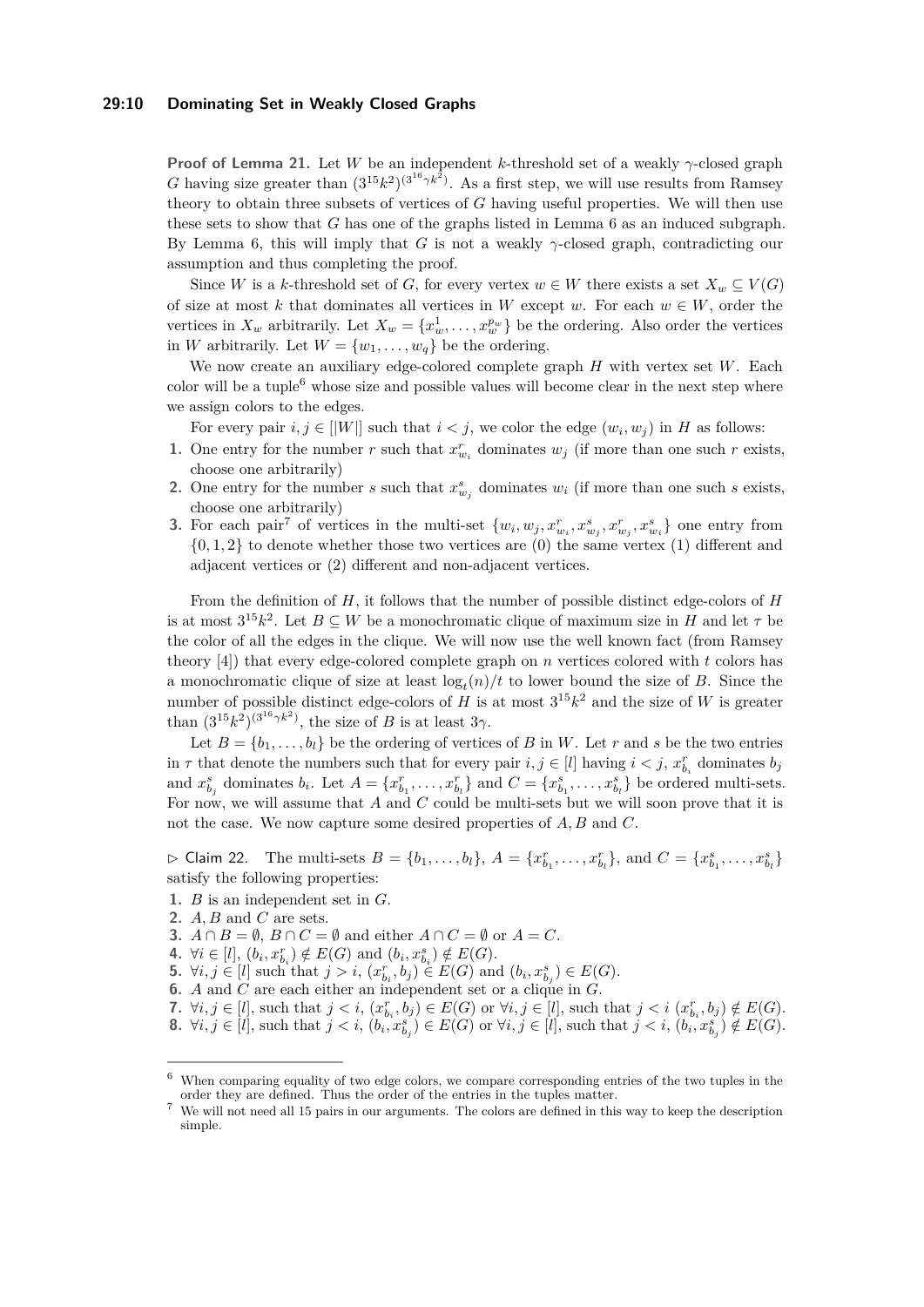Proof. Since  $B \subseteq W$  and W is a independent threshold set, it follows that B is an independent set (property 1). We now prove property 2. By definition,  $B$  is a subset of  $W$  which is a set. Now we prove that for each pair  $i, j \in [l]$  such that  $i < j$ ,  $x_{b_i}^r \neq x_{b_j}^r$  and  $x_{b_i}^s \neq x_{b_j}^s$ . Since r and *s* are entries in the coloring  $\tau$ ,  $x_{b_i}^r$  dominates  $b_j$  and  $x_{b_j}^s$  dominates  $b_i$ . But by definition  $x_{b_j}^r$  does not dominate  $b_j$  and  $x_{b_i}^s$  does not dominate  $b_i$ . Therefore  $x_{b_i}^r \neq x_{b_j}^r$  and  $x_{b_i}^s \neq x_{b_j}^s$ .

For property 3, we first show that  $A \cap B = \emptyset$ . We prove that  $\forall i, j \in [l], b_i \neq x_{b_j}^r$ . If  $i = j$ , then  $b_i \neq x_{b_j}^r$  because by definition  $x_{b_i}^r$  belongs to  $X_i$  and thus does not dominate  $b_i$ . Let  $b_i = x_{b_j}^r$  for some  $i > j$ , then in the coloring  $\tau$  the entry corresponding to the pair of vertices  $b_i$  and  $x_{b_j}^r$  must be 0 since they are the same. Thus, since all edges in clique *B* in *H* have color  $\tau$ , it means that  $x_{b_1}^r = b_2$  and  $x_{b_1}^r = b_3$  but  $b_2 \neq b_3$ . Thus,  $b_i \neq x_{b_j}^r$ . Similarly, we can prove that  $b_i \neq x_{b_j}^r$  in the case when  $i < j$ . The proof that  $B \cap C = \emptyset$  is symmetric and therefore omitted.

Now, we show that either  $A \cap C = \emptyset$  or  $A = C$ . If  $r = s$ , then  $A = C$ . If  $r \neq s$ , we will show that  $\forall i, j \in [l], x_{b_i}^r \neq x_{b_j}^s$ . If  $i = j$ , by the definition of  $X_{b_i}$ , it follows that  $x_{b_i}^r \neq x_{b_i}^s$ . If  $i \neq j$ , without loss of generality let us consider the case when  $i < j$  and a similar argument will hold for the case when  $i > j$ . If  $x_{b_i}^r = x_{b_j}^s$ , then by our coloring  $\tau$ ,  $x_{b_1}^r = x_{b_2}^s$  and  $x_{b_1}^r = x_{b_3}^s$ . But  $x_{b_2}^s \neq x_{b_3}^s$  by property 2. Thus,  $x_{b_i}^r \neq x_{b_j}^s$ .

Property 4 is true because  $A \cap B = \emptyset$ ,  $B \cap C = \emptyset$  and for each  $b_i$  in  $B$ ,  $x_{b_i}^r$  and  $x_{b_i}^s$  are in  $X_i$  and thus do not dominate  $b_i$ . Property 5 follows because  $A \cap B = \emptyset$ ,  $B \cap C = \emptyset$  and the fact that *r* and *s* are entries in the coloring  $\tau$  such that  $\forall i, j \in [l]$ , having  $j > i$ ,  $x_{b_i}^r$ dominates  $b_j$  and  $x_{b_j}^s$  dominates  $b_i$ .

Since  $A \cap B = \emptyset$  and  $B \cap C = \emptyset$ ,  $\forall i, j \in [l]$  such that  $j < i$  the coloring  $\tau$  has an entry with value either 1 or 2 corresponding to each pair in  $\{(x_{b_i}^r, x_{b_j}^r), (x_{b_i}^s, x_{b_j}^s), (x_{b_i}^r, b_j), (b_i, x_{b_j}^s)\}.$ Since (1) denotes that the pair of vertices are adjacent and (2) denotes that the pair of vertices are non-adjacent, properties  $6-8$  are true. This completes the proof.

We now use the sets (Claim [22](#page-9-2) Property 2) *A, B,* and *C* to show that *G* has one of the graphs listed in Lemma [6](#page-4-4) as an induced subgraph. For this, we will use the properties listed in Claim [22.](#page-9-2) We remark that we will directly refer to them as properties rather than referring to the claim each time. Recall that  $l = |A| = |B| = |C|$ . Firstly, we consider two cases based on whether  $A = C$  or not.

- **Case (i)**  $A = C$ : By property 3, A and B are disjoint. We divide this case further into two cases based on property 6 - *A* is either an independent set or a clique.
	- (a) *A* is a clique: Let  $G' = G[A \cup B]$ . Then, *B* is an independent set (by property 1) and  $\forall i, j \in [l]$   $(x_i^r, b_i) \notin E(G')$  if  $i = j$  (by property 4) and  $(x_i^r, b_j) \in E(G')$  otherwise (by properties 5 and  $A = C$ ). Thus  $G'$  is a semi split co-matching of order  $l \geq 3\gamma$ .
	- **(b)** *A* is an independent set: Let  $A' = \{x_{b_1}^r, \ldots, x_{b_{\gamma}}^r\}$ ,  $B' = \{b_{\gamma+1}, \ldots, b_{2\gamma}\}$ , and  $G' =$  $G[A' \cup B']$ . Observe that we can define sets *A'* and *B'* since  $l \geq 3\gamma$ . Again, by property  $5, \forall i \in \{1, \ldots, \gamma\}, j \in \{\gamma + 1, \ldots, 2\gamma\}, \ (x_{b_i}^r, b_j) \in E(G')$ . Thus  $G'$  is a complete bipartite graph of order *γ*.
- **Case (ii)**  $A \neq C$ : Since  $A \neq C$ , by property 3 the sets *A*, *B*, and *C* are disjoint. We divide this case further based on properties 6-8.
	- (a) *A* is an independent set: Let  $A' = \{x_{b_1}^r, \ldots, x_{b_{\gamma}}^r\}$ ,  $B' = \{b_{\gamma+1}, \ldots, b_{2\gamma}\}\$  and  $G' =$  $G[A' \cup B']$ . We can show that *G'* is a complete bipartite graph by the same argument as case (i.b).
	- **(b)** *C* is an independent set: Same argument as the previous case with sets  $B' =$  ${b_1, \ldots, b_\gamma}, C' = {x_{b_{\gamma+1}}^s, \ldots, x_{b_{2\gamma}}^s}$  and graph  $G' = G[B' \cup C']$ .
	- (c) *A* is a clique and  $\forall i \in [l], \forall j < i, x_{b_i}^r$  is adjacent to *b<sub>j</sub>*: Similar to case (i.a),  $G' =$  $G[A \cup B]$  is a semi split co-matching of order  $l \geq 3\gamma$ .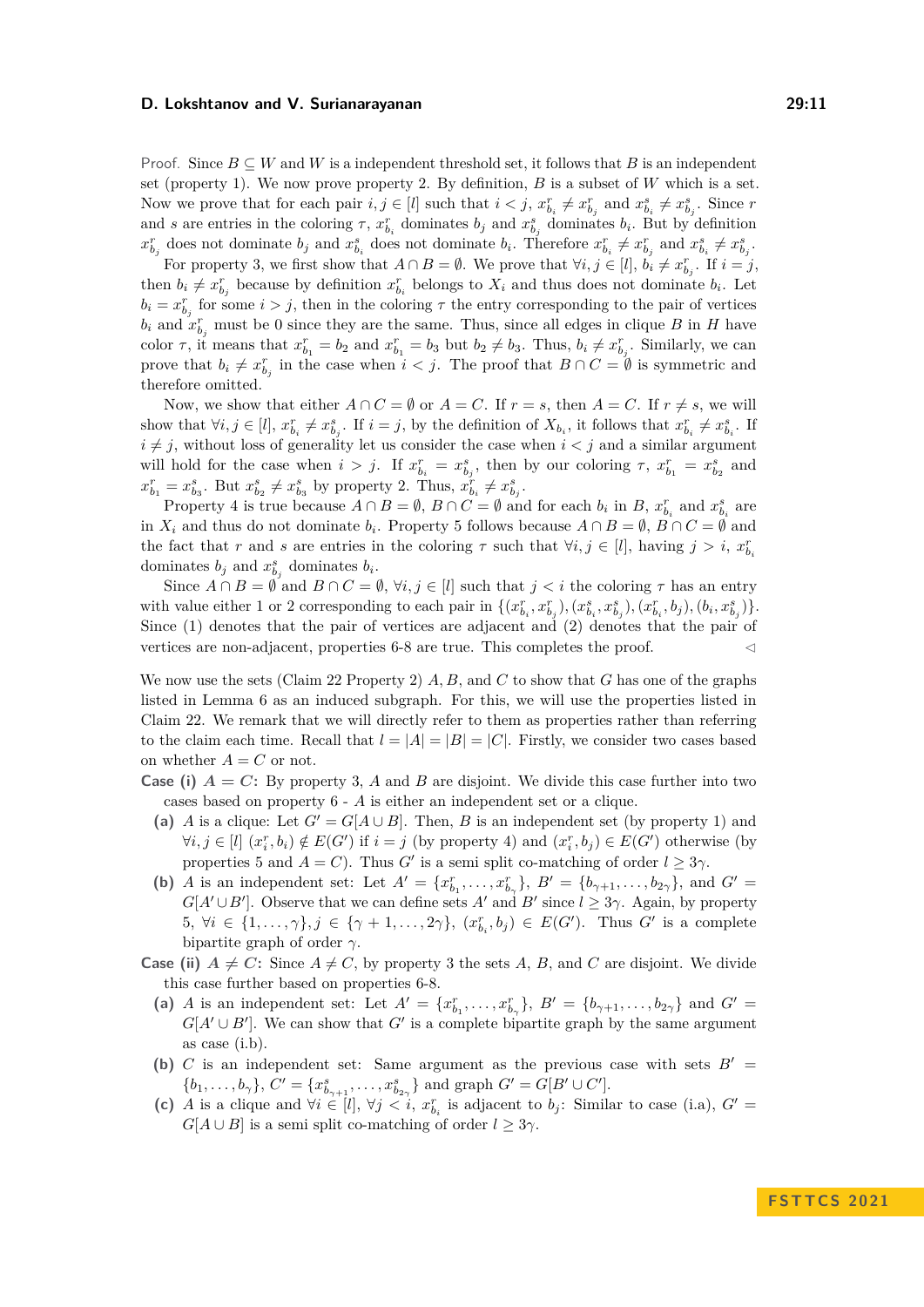### **29:12 Dominating Set in Weakly Closed Graphs**

- (d) *C* is a clique and  $\forall i \in [l], \forall j < i, b_i$  is adjacent to  $x_{b_j}^s$ : Same argument as previous case with  $G' = G[B \cup C]$ .
- (e) *A* and *C* are cliques,  $\forall i \in [l], \forall j < i$ ,  $x_{b_i}^r$  is not adjacent to  $b_j$  and  $\forall i \in [l], \forall j < i$ ,  $b_i$  is not adjacent to  $x_{b_j}^s$ : Let  $G' = G[A \cup B \cup C]$ . By the case we are in and property 5, it follows that  $G'$  is a double split half graph with  $B$  being the independent set (property 1).

Thus, in all cases  $G[A \cup B \cup C]$  is not weakly *γ*-closed by Lemma [6,](#page-4-4) contradicting the assumption that *G* is weakly  $\gamma$ -closed, and completing the proof of the lemma.

### **7 Conclusion and Barriers to Further Improvements**

In this work we gave an algorithm for DOMINATING SET with running time  $2^{O(\gamma^2 k^3)} n^{O(1)}$ . This resolves affirmatively an open problem of Koana et al. [\[23\]](#page-13-4) who asked whether the problem is fixed-parameter tractable when parameterized by  $k$  and the weak closure  $\gamma$  of the input graph. Our running time hides a large constant in the exponent. We made no effort to optimize this constant because, at this point, it is not even clear that the form  $O(\gamma^2 k^3)$  of the exponent in the running time is near-optimal.

On the way to obtaining our main result, we proved that every minimal *k*-domination core of *G* has size at most  $k^{O(\gamma k^2)}$ . We also showed that the VC-dimension of a weakly *γ*-closed graph *G* is at most 6*γ* and used this result in our FPT algorithm for DOMINATING SET and to obtain an  $O(\gamma \log(\gamma k))$ -approximation for DOMINATING SET. The bound on VC-dimension might be interesting for other problems on weakly-closed graphs.

Our work leaves the following natural open problem: *does* Dominating Set *admit a kernel of size*  $k^{f(\gamma)}$  *for some function*  $f$ ? One natural approach would be to improve the bound in Lemma [12](#page-6-1) by obtaining a polynomial upper bound for the size of minimal domination cores in weakly closed graphs. Unfortunately, this is not possible: for every positive integer *k*, there exists a weakly 1-closed graph with a minimal *k*-domination core of size  $2^{k+1}$  (see Appendix [D\)](#page-16-0). Notice that the argument only shows an obstacle for using this approach for getting polynomial kernels and does not rule out the existence of polynomial kernels.

In light of the  $O(\gamma \log(\gamma k))$  approximation algorithm from Section [4,](#page-4-0) it is natural to ask whether Dominating Set could admit for every fixed constant *γ* a constant factor approximation algorithm on weakly *γ*-closed graphs. It is known from [\[30\]](#page-13-11) Theorem 2 that there exists a *c* such that a polynomial time  $c \frac{\log n}{\log \log n}$ -approximation algorithm for DOMINATING SET in  $K_{3,3}$ -free graphs would imply that  $\mathsf{NP} \subseteq \mathsf{DTIME}(2^{n^{1-\varepsilon}})$  for some  $0 < \varepsilon < 1/2$ . The graphs constructed in the reduction<sup>[8](#page-11-2)</sup> are also weakly 3-closed and hence we get the same result for weakly 3-closed graphs.

#### **References**

- <span id="page-11-0"></span>**1** Jochen Alber, Hans L. Bodlaender, Henning Fernau, Ton Kloks, and Rolf Niedermeier. Fixed parameter algorithms for DOMINATING SET and related problems on planar graphs. *Algorithmica*, 33(4):461–493, 2002.
- <span id="page-11-1"></span>**2** Jochen Alber, Michael R. Fellows, and Rolf Niedermeier. Polynomial-time data reduction for dominating set. *J. ACM*, 51(3):363–384, 2004.

<span id="page-11-2"></span>The reduction is from SET COVER on a set system in which the maximum intersection between any two sets in the family is 1 [\[30,](#page-13-11) [26\]](#page-13-12).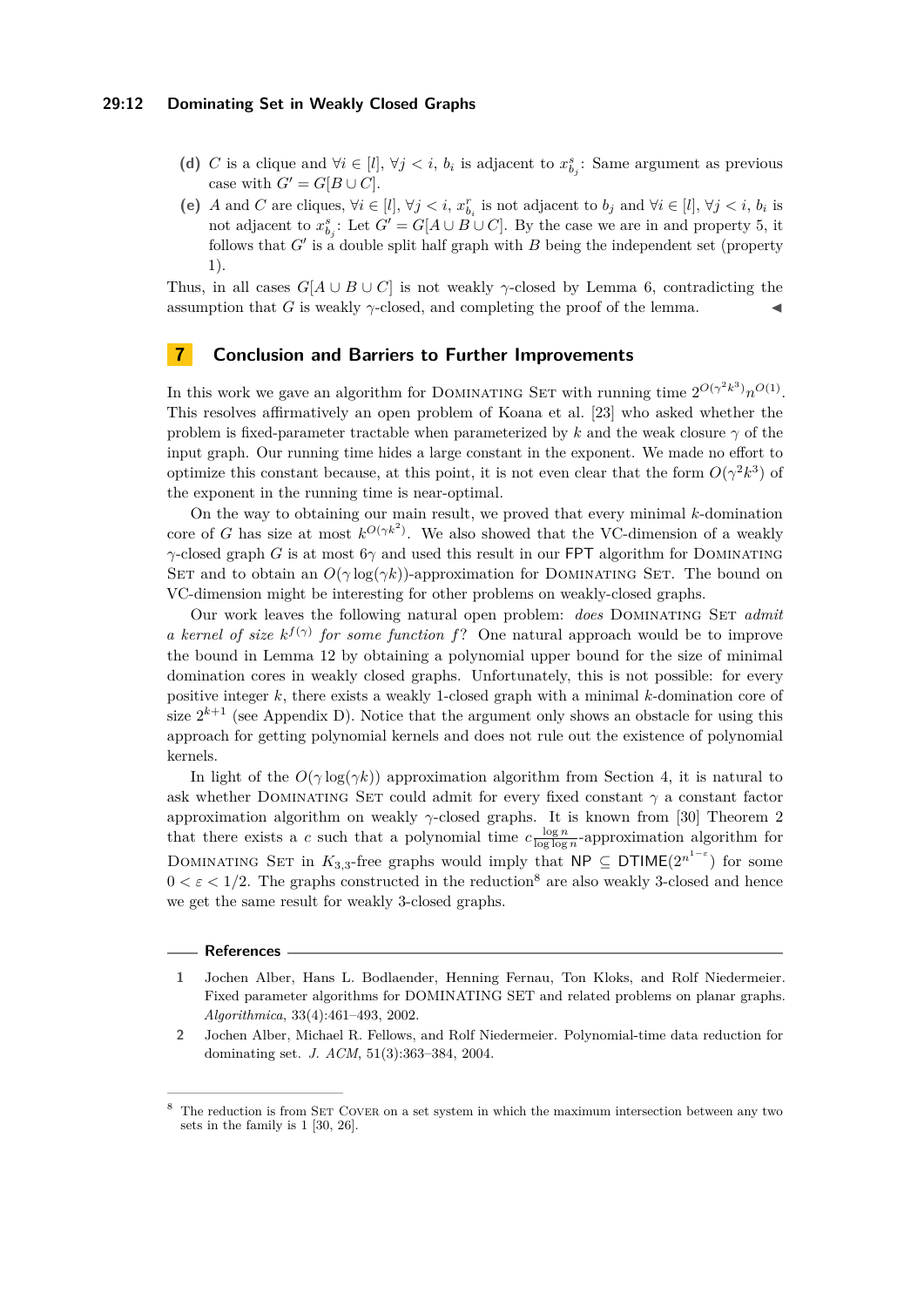- <span id="page-12-10"></span>**3** Noga Alon and Shai Gutner. Linear time algorithms for finding a dominating set of fixed size in degenerated graphs. *Algorithmica*, 54(4):544–556, 2009.
- <span id="page-12-13"></span>**4** Noga Alon and Vojtěch Rödl. Asymptotically tight bounds for some multicolored ramsey numbers.
- <span id="page-12-14"></span>**5** Hervé Brönnimann and Michael T. Goodrich. Almost optimal set covers in finite vc-dimension. *Discret. Comput. Geom.*, 14(4):463–479, 1995.
- <span id="page-12-3"></span>**6** Parinya Chalermsook, Marek Cygan, Guy Kortsarz, Bundit Laekhanukit, Pasin Manurangsi, Danupon Nanongkai, and Luca Trevisan. From gap-eth to fpt-inapproximability: Clique, dominating set, and more. In Chris Umans, editor, *58th IEEE Annual Symposium on Foundations of Computer Science, FOCS 2017, Berkeley, CA, USA, October 15-17, 2017*, pages 743–754. IEEE Computer Society, 2017.
- <span id="page-12-6"></span>**7** Jianer Chen, Henning Fernau, Iyad A. Kanj, and Ge Xia. Parametric duality and kernelization: Lower bounds and upper bounds on kernel size. *SIAM J. Comput.*, 37(4):1077–1106, 2007.
- <span id="page-12-4"></span>**8** Yijia Chen and Bingkai Lin. The constant inapproximability of the parameterized dominating set problem. *SIAM J. Comput.*, 48(2):513–533, 2019.
- <span id="page-12-0"></span>**9** Marek Cygan, Fedor V. Fomin, Lukasz Kowalik, Daniel Lokshtanov, Dániel Marx, Marcin Pilipczuk, Michal Pilipczuk, and Saket Saurabh. *Parameterized Algorithms*. Springer, 2015.
- <span id="page-12-8"></span>**10** Anuj Dawar and Stephan Kreutzer. Domination problems in nowhere-dense classes. In Ravi Kannan and K. Narayan Kumar, editors, *IARCS Annual Conference on Foundations of Software Technology and Theoretical Computer Science, FSTTCS 2009, December 15-17, 2009, IIT Kanpur, India*, volume 4 of *LIPIcs*, pages 157–168. Schloss Dagstuhl - Leibniz-Zentrum für Informatik, 2009.
- <span id="page-12-7"></span>**11** Erik D. Demaine, Fedor V. Fomin, Mohammad Taghi Hajiaghayi, and Dimitrios M. Thilikos. Subexponential parameterized algorithms on bounded-genus graphs and *H*-minor-free graphs. *J. ACM*, 52(6):866–893, 2005.
- <span id="page-12-16"></span>**12** Reinhard Diestel. *Graph Theory, 4th Edition*, volume 173 of *Graduate texts in mathematics*. Springer, 2012.
- <span id="page-12-1"></span>**13** Rodney G Downey and Michael Ralph Fellows. *Parameterized complexity*. Springer Science and Business Media, 2012.
- <span id="page-12-9"></span>**14** Pål Grønås Drange, Markus Sortland Dregi, Fedor V. Fomin, Stephan Kreutzer, Daniel Lokshtanov, Marcin Pilipczuk, Michal Pilipczuk, Felix Reidl, Fernando Sánchez Villaamil, Saket Saurabh, Sebastian Siebertz, and Somnath Sikdar. Kernelization and sparseness: the case of dominating set. In Nicolas Ollinger and Heribert Vollmer, editors, *33rd Symposium on Theoretical Aspects of Computer Science, STACS 2016, February 17-20, 2016, Orléans, France*, volume 47 of *LIPIcs*, pages 31:1–31:14. Schloss Dagstuhl - Leibniz-Zentrum für Informatik, 2016.
- <span id="page-12-12"></span>**15** Eduard Eiben, Mithilesh Kumar, Amer E. Mouawad, Fahad Panolan, and Sebastian Siebertz. Lossy kernels for connected dominating set on sparse graphs. *SIAM J. Discret. Math.*, 33(3):1743–1771, 2019.
- <span id="page-12-15"></span>**16** Guy Even, Dror Rawitz, and Shimon Shahar. Hitting sets when the vc-dimension is small. *Inf. Process. Lett.*, 95(2):358–362, 2005.
- <span id="page-12-11"></span>**17** Grzegorz Fabianski, Michal Pilipczuk, Sebastian Siebertz, and Szymon Torunczyk. Progressive algorithms for domination and independence. In Rolf Niedermeier and Christophe Paul, editors, *36th International Symposium on Theoretical Aspects of Computer Science, STACS 2019, March 13-16, 2019, Berlin, Germany*, volume 126 of *LIPIcs*, pages 27:1–27:16. Schloss Dagstuhl - Leibniz-Zentrum für Informatik, 2019.
- <span id="page-12-5"></span>**18** Andreas Emil Feldmann, Karthik C. S., Euiwoong Lee, and Pasin Manurangsi. A survey on approximation in parameterized complexity: Hardness and algorithms. *Algorithms*, 13(6):146, 2020.
- <span id="page-12-2"></span>**19** Fedor V. Fomin and Dieter Kratsch. *Exact Exponential Algorithms*. Springer-Verlag, Berlin, Heidelberg, 1st edition, 2010.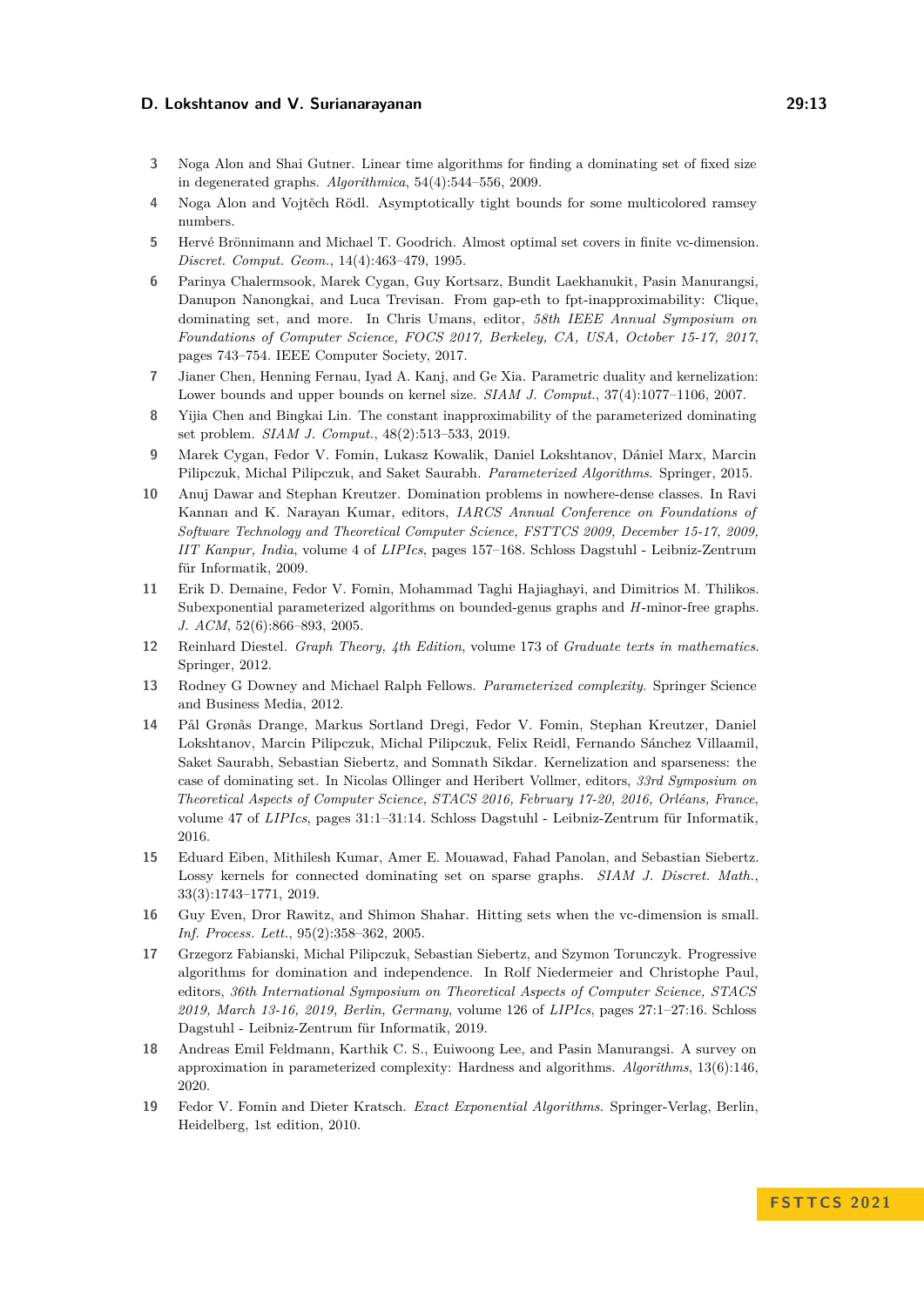### **29:14 Dominating Set in Weakly Closed Graphs**

- <span id="page-13-1"></span>**20** Fedor V. Fomin, Daniel Lokshtanov, Saket Saurabh, and Dimitrios M. Thilikos. Kernels for (connected) dominating set on graphs with excluded topological minors. *ACM Trans. Algorithms*, 14(1):6:1–6:31, 2018.
- <span id="page-13-3"></span>**21** Jacob Fox, Tim Roughgarden, C. Seshadhri, Fan Wei, and Nicole Wein. Finding cliques in social networks: A new distribution-free model. *SIAM J. Comput.*, 49(2):448–464, 2020.
- <span id="page-13-6"></span>**22** Edin Husic and Tim Roughgarden. FPT algorithms for finding dense subgraphs in c-closed graphs. *CoRR*, abs/2007.09768, 2020. [arXiv:2007.09768](http://arxiv.org/abs/2007.09768).
- <span id="page-13-4"></span>**23** Tomohiro Koana, Christian Komusiewicz, and Frank Sommer. Computing dense and sparse subgraphs of weakly closed graphs. In Yixin Cao, Siu-Wing Cheng, and Minming Li, editors, *31st International Symposium on Algorithms and Computation, ISAAC 2020, December 14-18, 2020, Hong Kong, China (Virtual Conference)*, volume 181 of *LIPIcs*, pages 20:1–20:17. Schloss Dagstuhl - Leibniz-Zentrum für Informatik, 2020.
- <span id="page-13-5"></span>**24** Tomohiro Koana, Christian Komusiewicz, and Frank Sommer. Exploiting c-closure in kernelization algorithms for graph problems. In Fabrizio Grandoni, Grzegorz Herman, and Peter Sanders, editors, *28th Annual European Symposium on Algorithms, ESA 2020, September 7-9, 2020, Pisa, Italy (Virtual Conference)*, volume 173 of *LIPIcs*, pages 65:1–65:17. Schloss Dagstuhl - Leibniz-Zentrum für Informatik, 2020.
- <span id="page-13-7"></span>**25** Tomohiro Koana, Christian Komusiewicz, and Frank Sommer. Essentially tight kernels for (weakly) closed graphs. *CoRR*, abs/2103.03914, 2021. [arXiv:2103.03914](http://arxiv.org/abs/2103.03914).
- <span id="page-13-12"></span>**26** V. S. Anil Kumar, Sunil Arya, and H. Ramesh. Hardness of set cover with intersection 1. In Ugo Montanari, José D. P. Rolim, and Emo Welzl, editors, *Automata, Languages and Programming, 27th International Colloquium, ICALP 2000, Geneva, Switzerland, July 9-15, 2000, Proceedings*, volume 1853 of *Lecture Notes in Computer Science*, pages 624–635. Springer, 2000.
- <span id="page-13-2"></span>**27** Geevarghese Philip, Venkatesh Raman, and Somnath Sikdar. Solving dominating set in larger classes of graphs: FPT algorithms and polynomial kernels. In Amos Fiat and Peter Sanders, editors, *Algorithms - ESA 2009, 17th Annual European Symposium, Copenhagen, Denmark, September 7-9, 2009. Proceedings*, volume 5757 of *Lecture Notes in Computer Science*, pages 694–705. Springer, 2009.
- <span id="page-13-8"></span>**28** Norbert Sauer. On the density of families of sets. *J. Comb. Theory, Ser. A*, 13(1):145–147, 1972.
- <span id="page-13-9"></span>**29** Saharon Shelah. A combinatorial problem; stability and order for models and theories in infinitary languages. *Pacific Journal of Mathematics*, 41(1):247–261, 1972.
- <span id="page-13-11"></span>**30** Sebastian Siebertz. Greedy domination on biclique-free graphs. *Inf. Process. Lett.*, 145:64–67, 2019.
- <span id="page-13-0"></span>**31** Vijay V. Vazirani. *Approximation Algorithms*. Springer-Verlag, Berlin, Heidelberg, 2001.

# <span id="page-13-10"></span>**A Proof of Lemma [6](#page-4-4) (Obstructions to Weak Closure)**

In order to prove Lemma [6,](#page-4-4) we will first prove that complete bipartite graphs, semi split co-matchings and double split half graphs (see Figure [1\)](#page-14-0) having order more than *γ, γ,* and 3*γ* respectively are not weakly *γ*-closed.

Let *G* be a graph, if for a vertex *v* in *G*, there exists a non-neighbour *u* in *G* such that  $|N(u) \cap N(v)| \geq \gamma$ , we will refer to *u* as a *weak-pair* of *v*. Observe that if *u* is a weak-pair of *v*, then *v* is also a weak-pair of *u*. To prove that *G* is not weakly  $\gamma$ -closed, it is enough to show that every vertex in *G* has a weak-pair.

 $\blacktriangleright$  **Lemma 23.** *If G is a complete bipartite graph of order*  $n \geq \gamma$ *, it is not weakly*  $\gamma$ *-closed.* 

**Proof.** Let  $V(G) = \{a_1, \ldots, a_n\} \cup \{b_1, \ldots, b_n\}$ . First, we show that  $\forall i, j \in [n]$ , having  $i \neq j$ , *a*<sub>*i*</sub> is a weak-pair of *a*<sub>*j*</sub>. It holds that  $(a_i, a_j) \notin E(G)$  and  $|N(a_i) \cap N(a_j)| \geq \gamma$  since it is a complete bipartite graph and  $n \geq \gamma$ . Similarly  $\forall i, j \in n$ , having  $i \neq j$ ,  $b_i$  is a weak-pair of  $b_j$ . Thus *G* is not weakly  $\gamma$ -closed.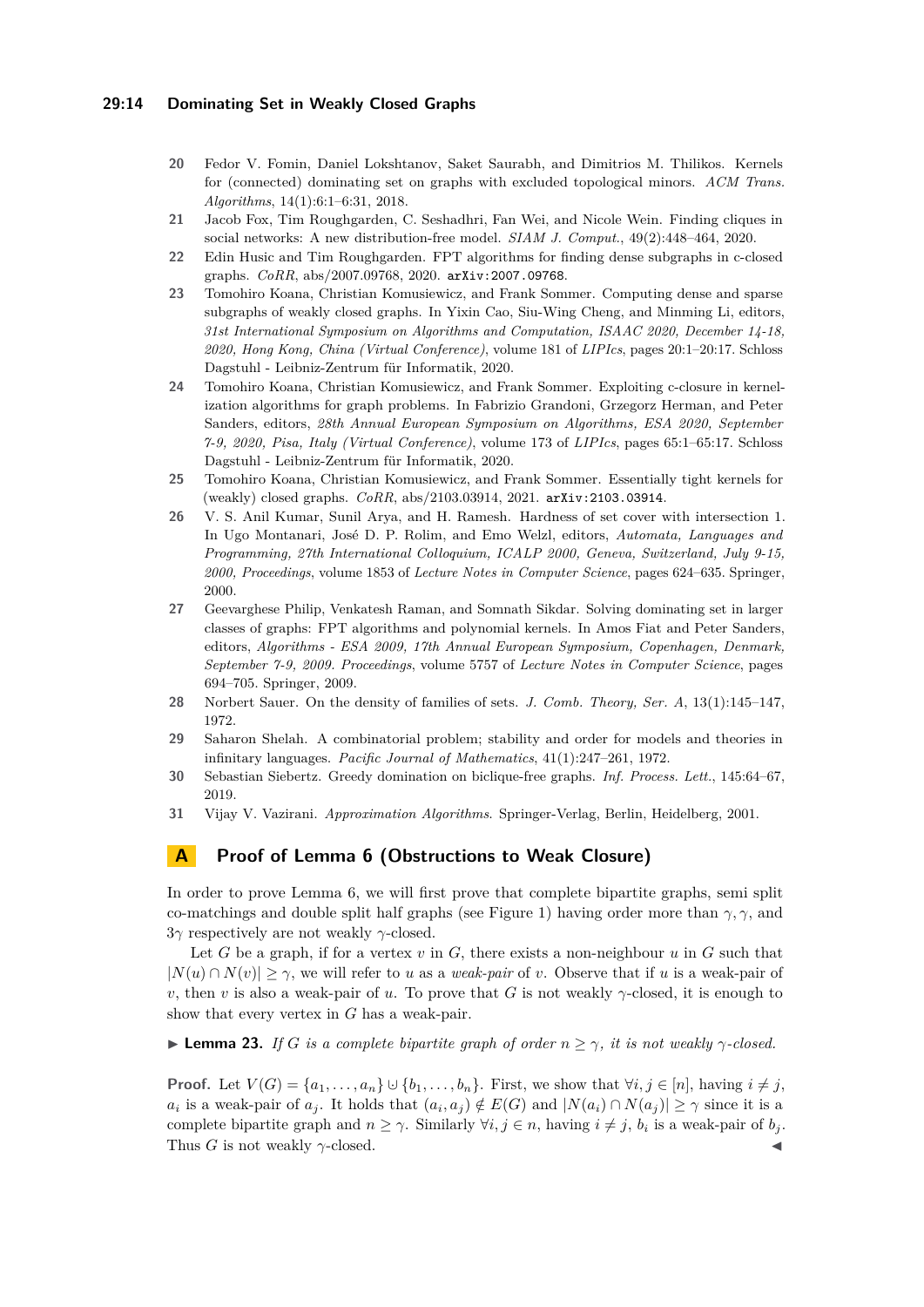<span id="page-14-0"></span>

**Figure 1** *Sufficiently large (a) complete bipartite graph, (b) semi split co-matching and (c) double split half graph are not weakly γ-closed. Edges are colored black and non-edges are colored red. Note that there may be arbitrary edges between the vertices in B in a semi split co-matching and between the two cliques (A and C) in a double split half graph. On the other hand split half graphs are weakly* 1*-closed.*

 $\blacktriangleright$  **Lemma 24.** *If G is a semi split co-matching of order*  $n > \gamma$ *, it is not weakly*  $\gamma$ -closed.

**Proof.** Let  $V(G) = \{a_1, \ldots, a_n\} \cup \{b_1, \ldots, b_n\}$ . We show that  $\forall i \in [n], b_i$  is a weak-pair of  $a_i$  and thus  $a_i$  is a weak-pair of  $b_i$ . Since *G* is a semi-split co-matching,  $a_i$  is not adjacent to *b<sub>i</sub>* and both  $a_i$  and  $b_i$  are adjacent to all  $a_j$ ,  $j \neq i$ . Because  $n > \gamma$ ,  $|N(a_i) \cap N(b_i)| \geq \gamma$ . Since all vertices in *G* have a weak pair, it is not weakly  $\gamma$ -closed.  $\blacktriangleleft$ 

 $\blacktriangleright$  **Lemma 25.** *If G is a double split half graph of order*  $n \geq 3\gamma$ *, it is not weakly*  $\gamma$ *-closed.* 

**Proof.** Let  $V(G) = \{a_1, \ldots, a_n\} \cup \{b_1, \ldots, b_n\} \cup \{c_1, \ldots, c_n\}.$ 

First, we will prove that  $\forall i \in [n]$ ,  $b_i$  has a weak-pair. Since G is a double split half graph, observe that  $\forall i \in [n]$ ,  $b_i$  is adjacent to all  $c_j$ ,  $j > i$  and to all  $a_j$ ,  $j < i$ . Thus, since both  $G[\{a_1, \ldots, a_n\}]$  and  $G[\{c_1, \ldots, c_n\}]$  are cliques and  $n \geq 3\gamma$ , it follows that either  $|N[b_i] \cap N[a_i]| \geq \gamma$  or  $|N[b_i] \cap N[c_i]| \geq \gamma$ . Hence, since  $b_i$  is not adjacent to both  $a_i$  and  $c_i$ , either  $a_i$  or  $c_i$  is a weak pair of  $b_i$ .

Second, we will prove that  $\forall i \in [n]$ ,  $a_i$  has a weak-pair. We divide the proof into two cases: (a)  $i > \gamma$  and (b)  $i \leq \gamma$ .

For case (a), we will show that  $b_i$  is a weak-pair of  $a_i$ . Since G is a double split half graph,  $a_i$  is not adjacent to  $b_i$ ,  $b_i$  is incident to all  $a_j$ ,  $j < i$  and  $G[\{a_1, \ldots, a_n\}]$  is a clique. Thus, as we are in the case when  $i > \gamma$ , it follows that  $|N(a_i) \cap N(b_i)| \geq \gamma$ . This proves that  $b_i$  is a weak-pair of  $a_i$ .

For case (b), we will show that either  $b_i$  or some  $c_j$ ,  $j > n - \gamma$  is a weak-pair of  $a_i$ . If  $a_i$ is not adjacent to some  $c_j$ ,  $j > n - \gamma$ , then since G is a double split half graph, both  $a_i$  and *c*<sub>*j*</sub> are adjacent to all  $b_k$ ,  $i < k < j$ . Since,  $n \geq 3\gamma$ ,  $i \leq \gamma$  and  $j > n - \gamma$ ,  $|N(a_i) \cap N(c_j)| \geq \gamma$ and thus  $c_j$  is a weak-pair of  $a_i$ . If  $a_i$  is adjacent to all  $c_j$ ,  $j > n - \gamma$ . Then again since *G* is a double split half graph,  $a_i$  is not adjacent to  $b_i$  and  $b_i$  is adjacent to all  $c_j$ ,  $j > n - \gamma$ . Thus, it follows that  $|N(a_i) \cap N(b_i)| \geq \gamma$  since  $n \geq 3\gamma$ . This proves that  $b_i$  is a weak-pair of  $a_i$ .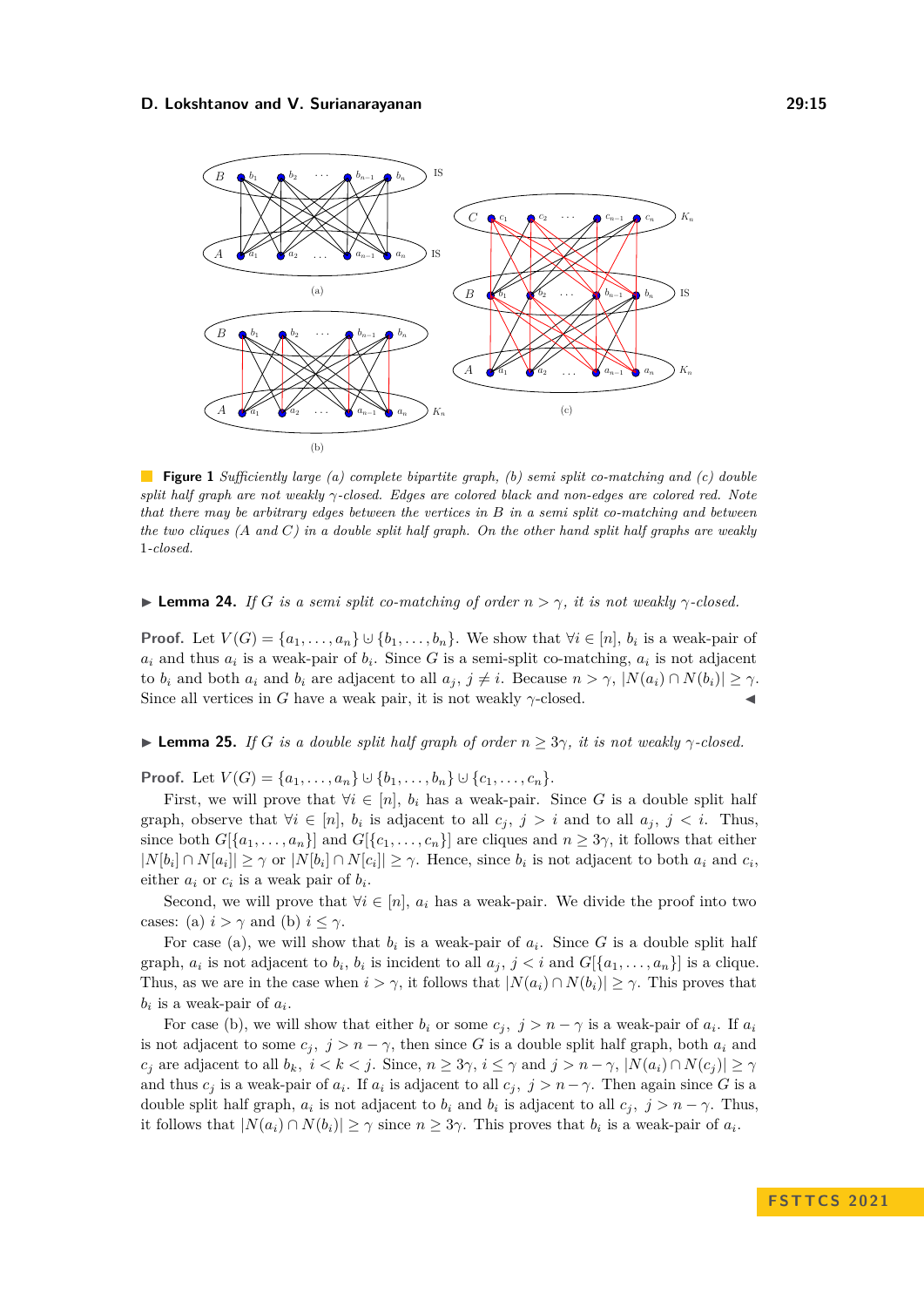### **29:16 Dominating Set in Weakly Closed Graphs**

Finally, we can use a very similar argument to that used for  $a_i$ s to prove that  $\forall i \in [n], c_i$ has weak-pair. But here the two cases will be (a)  $i \leq n - \gamma$  and (b)  $i > n - \gamma$ .

Therefore, since all vertices have a weak-pair,  $G$  is not weakly  $\gamma$ -closed.

We give a short proof for lemma [6](#page-4-4) using the previous lemmas.

**Proof of Lemma [6.](#page-4-4)** By the definition of weakly *γ*-closed graphs any graph having an induced subgraph that is not weakly *γ*-closed graph is also not weakly *γ*-closed. Thus, Lemma [6](#page-4-4) follows from all the previous lemmas in this section.

## <span id="page-15-0"></span>**B Proof of Lemma [18](#page-8-4)**

We now prove Lemma [18](#page-8-4) which says that given a weakly *γ*-closed graph *G* and a *k*-threshold set *S* of *G*, *G*[*S*] is  $(\gamma - 1)k$ -degenerate.

**Proof of Lemma [18.](#page-8-4)** Given a weak ordering *O* of a weakly *γ*-closed graph *G*, let the order induced by  $O$  on a subset  $S$  of vertices of  $G$  be denoted by  $O_S$ . To complete the proof, it is enough to prove the following claim.

▷ Claim 26. Given a weakly *γ*-closed graph *G*, weak ordering *O* of *G* and *k*-threshold set *S* of *G*, every vertex in *S* has forward degree at most  $(\gamma - 1)k$  in  $O_S$ .

Proof. Suppose the claim was not true. Let  $u$  be the first vertex in  $O<sub>S</sub>$  having more than  $(\gamma - 1)k$  forward neighbours in  $O_S$ . Let *F* be the set of forward neighbours of *u* in  $O_S$ . Also, let *X* be a dominating set of  $S\setminus\{u\}$  having size at most *k* and not dominating *u*. Since *S* is a *k*-threshold set of *G*, such a set *X* exists.

Firstly we prove that every vertex  $v \in X$  that is not adjacent to *u* can dominate at most  $\gamma$  − 1 vertices in *F* since *G* is weakly  $\gamma$ -closed. If *v* is ahead of *u* in the ordering *O*, then since no non-neighbour of *u* can have more than  $\gamma - 1$  forward common neighbours with *u*, *v* is adjacent to at most  $\gamma - 1$  vertices in *F*. Similarly, if *u* is ahead of *v* in *O*, the same argument holds with respect to *v*.

Now, since  $|F| > (\gamma - 1)k$  and  $|X| \leq k$ , by pigeon hole principle there is a vertex  $v \in X$ that is adjacent to more than  $\gamma - 1$  vertices in *F*. Therefore *u* must be equal to or adjacent to *v* as *G* is weakly *γ*-closed. Thus, we have reached a contradiction to the fact that *X* did not dominate  $u$ . This completes the proof.  $\triangleleft$ 

Let *O* be a weak ordering of *G*, then by the above claim, *O<sup>S</sup>* is a degeneracy ordering of *G*[*S*] with degeneracy  $(\gamma - 1)k$ . Thus *G*[*S*] is a  $(\gamma - 1)k$ -degenerate graph.

# <span id="page-15-1"></span>**C Proof of Lemma [15](#page-7-0)**

We now give a short proof for Lemma [15,](#page-7-0) that is we prove that the size of *k*-threshold sets in weakly  $\gamma$ -closed graphs is at most  $k^{O(\gamma k^2)}$ .

**Proof of Lemma [15.](#page-7-0)** Lemma [20](#page-8-5) shows that every *k*-threshold set *S* of a weakly *γ*-closed graph must have an independent *k*-threshold set of size at least  $\frac{|S|}{(\gamma - 1)k + 1}$ . Lemma [21](#page-8-2) shows that every independent *k*-threshold set of a weakly *γ*-closed graph has size at most  $k^{O(\gamma k^2)}$ . Combining these two results, we can infer that every *k*-threshold set of a weakly *γ*-closed graph must have size at most  $k^{O(\gamma k^2)}$ . ◀